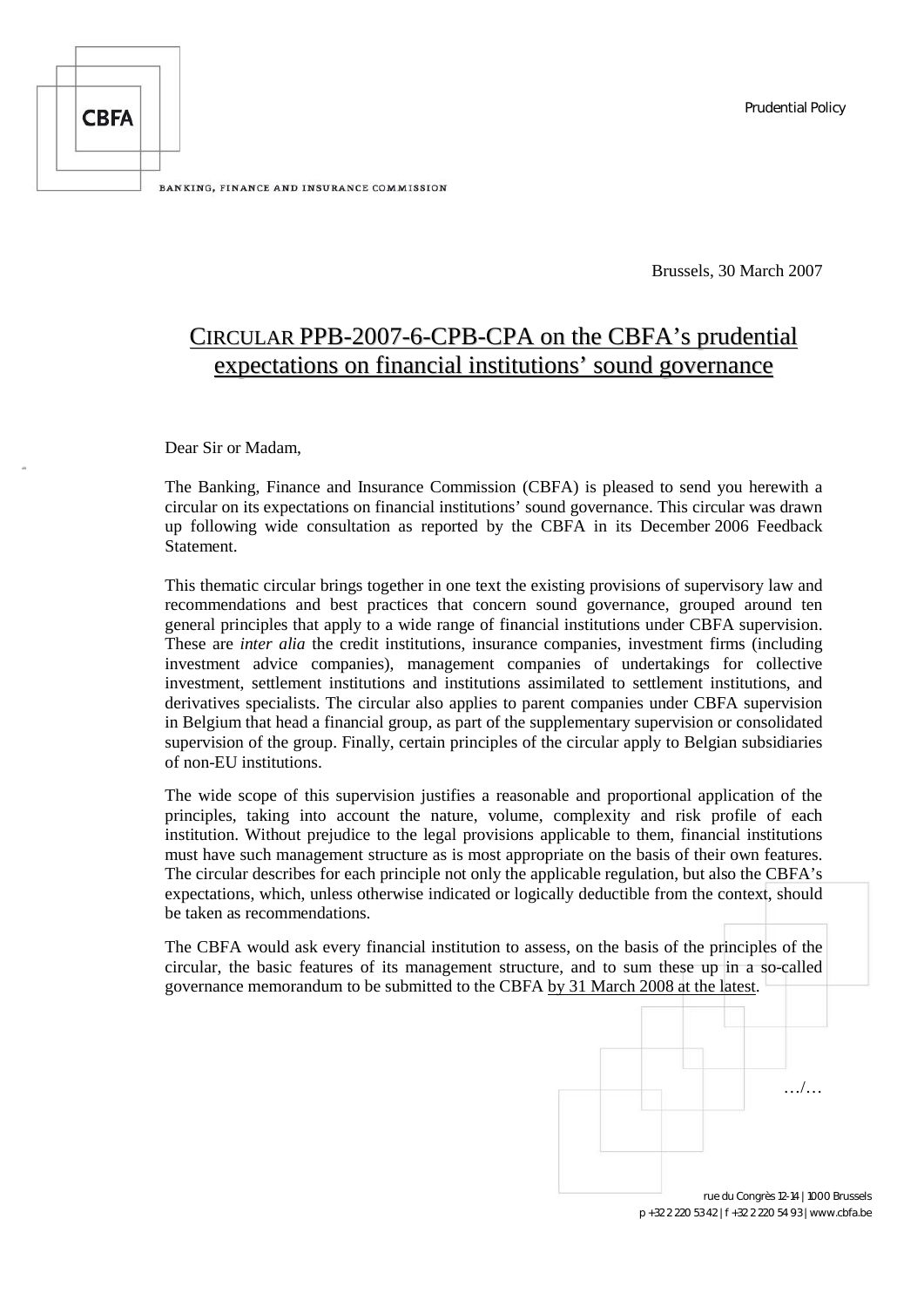#### COMMISSION BANCAIRE, FINANCIÈRE ET DES ASSURANCES

Following a dialogue with the financial institution, the CBFA will assess the memorandum using the criteria mentioned in the circular, including any binding provisions under the financial institution's legal supervisory status and any such prudential conditions as may be attached to the institution's authorization and pursuit of business. Once the CBFA gives the financial institution its approval, any earlier protocol concluded by the financial institution with the CBFA becomes void.

The staff of the CBFA will be pleased to answer any question regarding this circular.

A copy of the circular is addressed to the statutory auditor(s) of your institution.

Yours faithfully,

E. Wymeersch Chairman

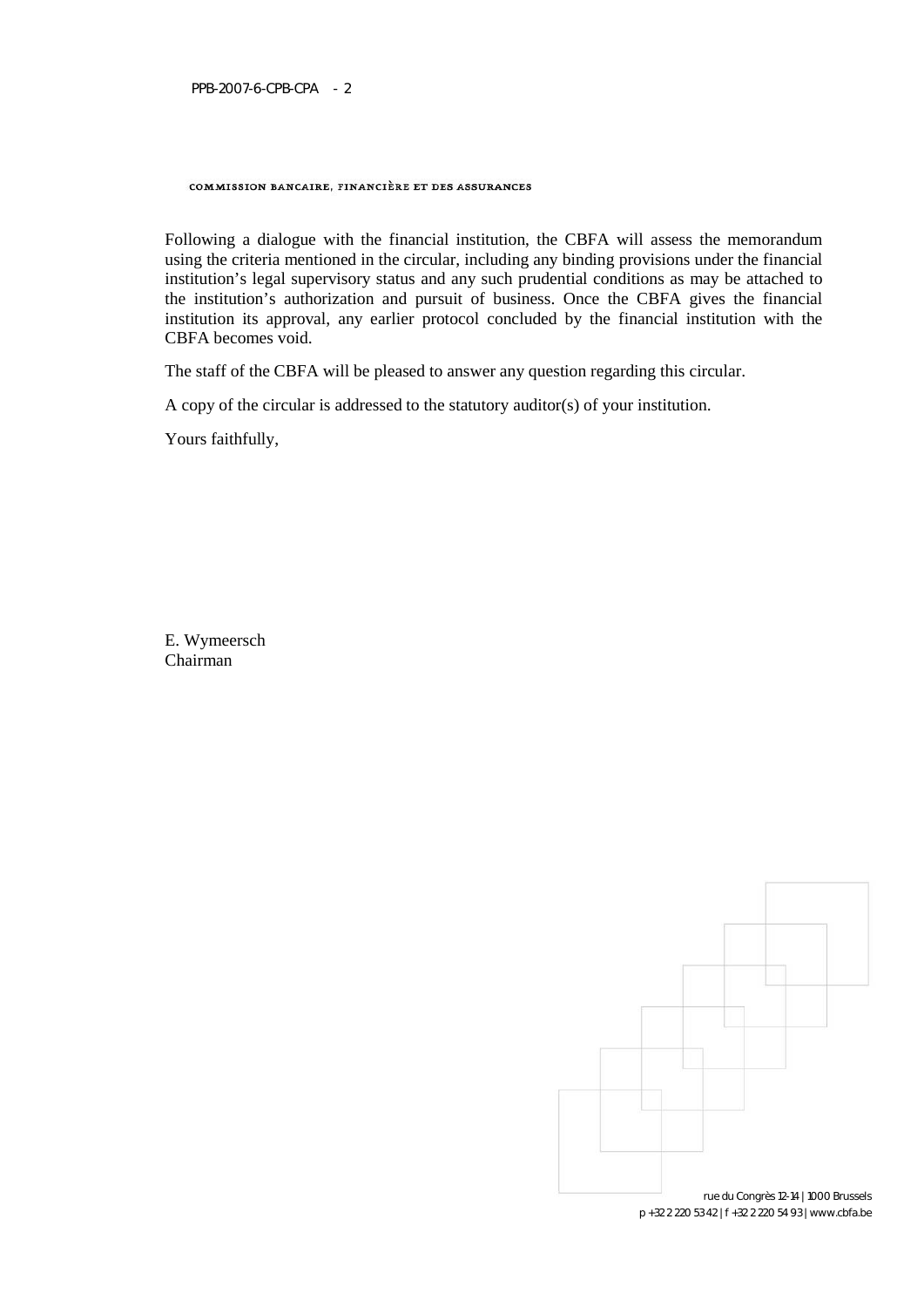

# *CIRCULAR ON THE CBFA'S PRUDENTIAL EXPECTATIONS AS REGARDS FINANCIAL INSTITUTIONS' SOUND GOVERNANCE*

**Preliminary Version**

| Table of contents |                                                                                              | Number    |  |
|-------------------|----------------------------------------------------------------------------------------------|-----------|--|
|                   |                                                                                              |           |  |
|                   | A. Justification                                                                             |           |  |
|                   | Description of sound governance                                                              | 1         |  |
|                   | Prudential dimension of sound governance                                                     | $2 - 3$   |  |
|                   | <b>B.</b> Definitions                                                                        | 4         |  |
| $C_{\cdot}$       | Scope                                                                                        |           |  |
|                   | Ratione personae                                                                             | 5         |  |
|                   | Principle of proportionality                                                                 | 6         |  |
|                   | D. Prudential expectations as regards sound governance                                       | $8 - 9$   |  |
| Е.                | Examining the various principles                                                             |           |  |
|                   | Principle I:<br>Qualities required of significant shareholders                               |           |  |
|                   | Legislation                                                                                  | 10        |  |
|                   | Assessing the qualities required                                                             | 11        |  |
|                   | What is expected of significant shareholders                                                 | 12        |  |
|                   | Charter and forum of the family/partners                                                     | 13        |  |
|                   | Principle II:<br>Adequate governance structure                                               |           |  |
|                   | Legislation                                                                                  | 14        |  |
|                   | Management, supervision, and general policy functions                                        | $15 - 17$ |  |
|                   | Constitution of a management committee                                                       | $18-19$   |  |
|                   | Financial institutions that do not set up a management committee                             | $20 - 21$ |  |
|                   | Typical distribution of tasks between the board of directors and the                         |           |  |
|                   | management committee                                                                         | 22        |  |
|                   | Periodic assessment                                                                          | 23        |  |
|                   | Principle III:<br>Allocating powers and responsibilities                                     |           |  |
|                   | Legislation                                                                                  | 24        |  |
|                   | Implementing the governance structure                                                        | 25        |  |
|                   | Administrative organization                                                                  | $26 - 28$ |  |
|                   | Delegating and outsourcing                                                                   | 29-30     |  |
|                   | Principle IV:<br>Plurality of managers, collegial decision-making, and distribution of tasks |           |  |
|                   | among senior managers                                                                        |           |  |
|                   | Legislation                                                                                  | 31        |  |
|                   | Plural and collegial decision-making                                                         | 32        |  |
|                   | Individual allocation of responsibilities                                                    | 33        |  |
|                   | Independent control functions<br>Principle V:                                                |           |  |
|                   | Legislation                                                                                  | 34        |  |
|                   | Description                                                                                  | $35 - 37$ |  |
|                   | Audit committee                                                                              | $38 - 41$ |  |
|                   | Principle VI:<br>Qualities required of the company officers                                  |           |  |
|                   | Legislation                                                                                  | 42        |  |
|                   | Composition of the governing bodies                                                          | 43        |  |
|                   | Company officers' profiles                                                                   | 44-46     |  |
|                   | Notification to CBFA and assessment by the CBFA                                              | $47 - 48$ |  |
|                   | Assessment of the qualities required of senior managers                                      | 49-50     |  |
|                   | Assessment of the qualities required of non-executive directors                              | $51 - 52$ |  |
|                   | Independent directors                                                                        | 53-54     |  |
|                   | Appointment of a legal person as a non-executive director                                    | 55        |  |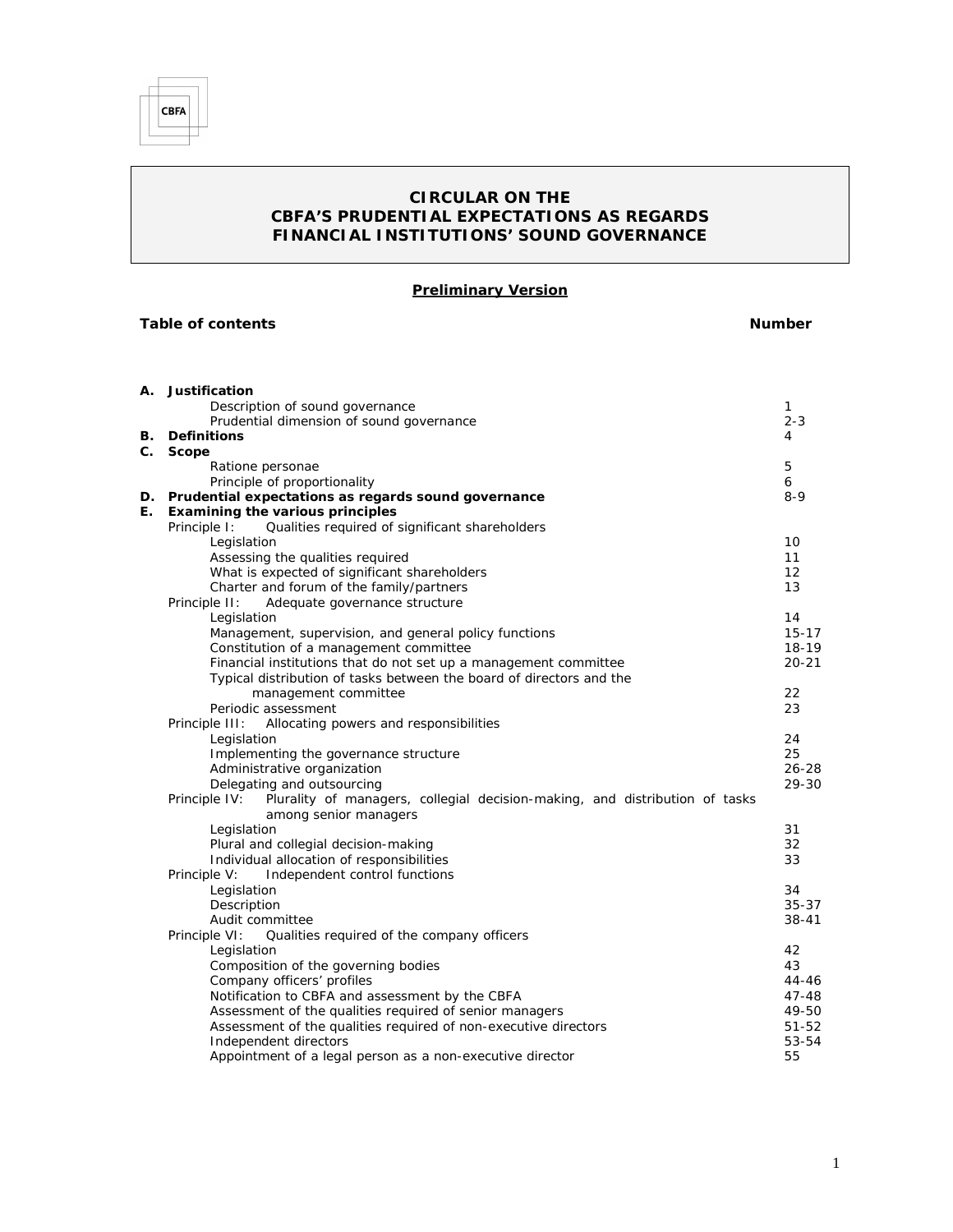|    | Principle VII: Remuneration policy for company officers                           |           |
|----|-----------------------------------------------------------------------------------|-----------|
|    | Legislation                                                                       | 56        |
|    | Senior managers                                                                   | 57        |
|    | Non-executive directors                                                           | 58        |
|    | Principle VIII: Strategic aims, corporate values and conflicts of interest policy |           |
|    | Legislation                                                                       | 59        |
|    | Strategic objectives and values. Internal codes of conduct                        | 60        |
|    | Conflicts of interest policy                                                      | $61 - 64$ |
|    | Whistleblowing                                                                    | 65-66     |
|    | Treating customers' complaints                                                    | 67        |
|    | Principle IX: Know your structure, know your activities                           |           |
|    | Legislation                                                                       | 68        |
|    | Understanding the operational structure                                           | 69-70     |
|    | Offshore centres and complex structures policy                                    | $71 - 74$ |
|    | Publicity and disclosure<br>Principle X:                                          |           |
|    | Legislation                                                                       | 75        |
|    | Transparency                                                                      | 76-77     |
| F. | Sound governance in a group context                                               |           |
|    | Individual supervision and group supervision                                      | 78-79     |
|    | Application of the principles to cross-border groups                              | 80-82     |
|    | Core principles                                                                   | 83        |
|    | Distribution of tasks between the parent company and the subsidiary               | 84-86     |
|    | Group steering techniques                                                         | 87-91     |
|    | Independent control functions in a group context                                  | 92        |
|    | Managing conflicts of interest                                                    | 93-94     |
|    | Plurality of functions                                                            | 95        |
| G. | Governance memorandum                                                             |           |
|    | Governance memorandum at company level                                            | 96-98     |
|    | Governance memorandum of the group                                                | 99        |
|    | Assessment by the CBFA                                                            | 100       |
|    |                                                                                   |           |

 $\ddot{\phi}$ 

**Annexe:** governance memorandum outline

 $\ddot{\phi}$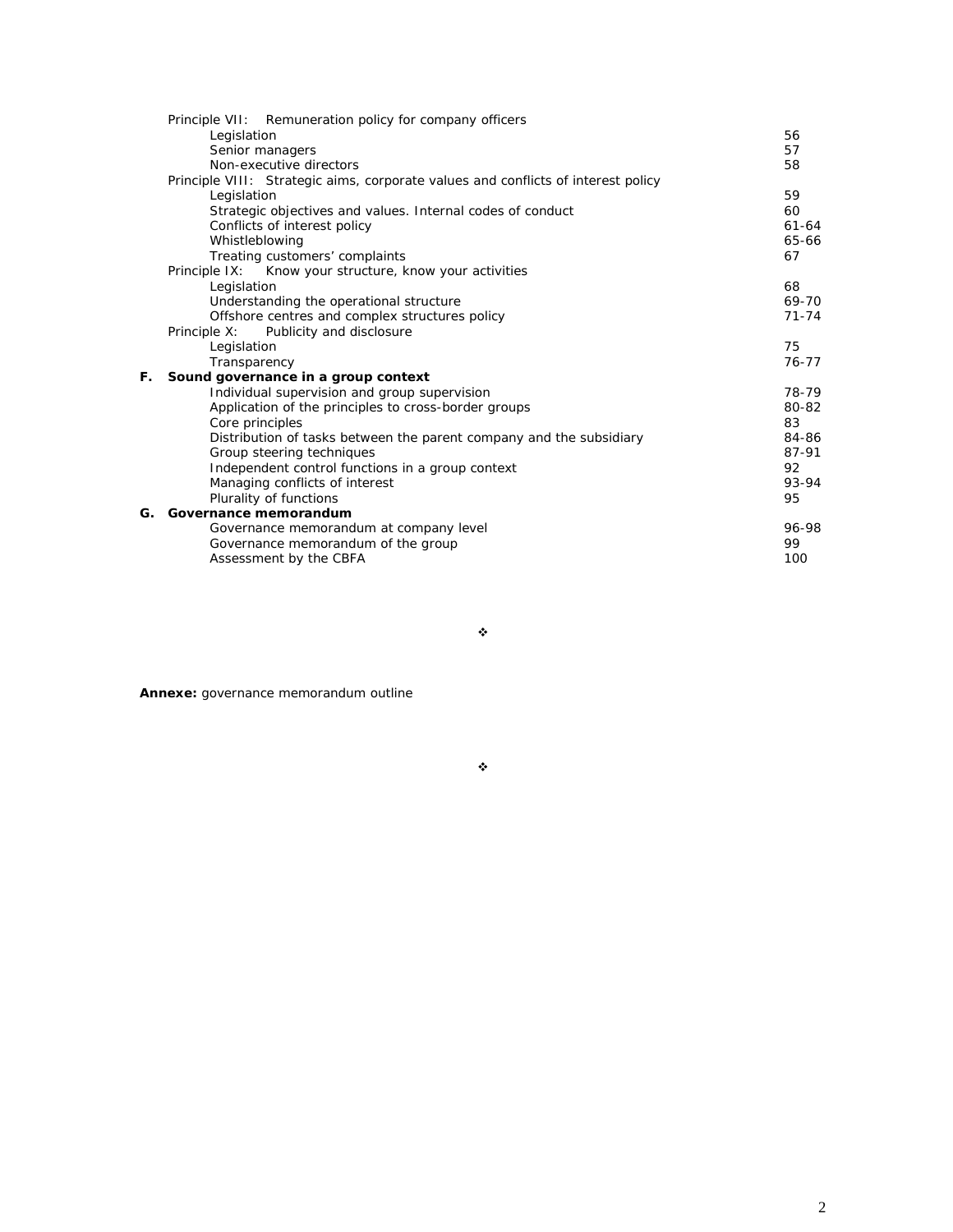#### **A. JUSTIFICATION**

#### **Description of sound governance**

1. For the application of this circular, sound governance should be understood to be the aim of ensuring, on the basis of a set of rules and behaviours, the proper governance and control of a company.

Issues of sound governance are *inter alia*: achieving the company's aims, setting up efficient management and internal controls, identifying and taking into account the interests of all stakeholders, carrying out the activity in accordance with the principles of sound and prudent governance, in compliance with the applicable legal and administrative provisions.

#### **Prudential dimension of sound governance**

2. For financial institutions, sound governance presents an additional dimension, as they play a crucial public role in the economy and the financial system. A healthy financial system rests on three essential pillars: quality regulation and supervision, creditworthy and well-managed financial institutions, and probity as well as market discipline on the financial market.

Financial institutions collect funds from the public and increasingly commit themselves in the long term (e.g. through pension schemes), thereby making it all-important to maintain a high degree of confidence in their stability and solvency. Simultaneously, their activity and financial position are subject to market tendencies and price volatility. Sometimes events or incidents occur that damage their reputation, challenge their liquidity, and may even lead to systemic crises. Therefore, when a financial institution takes all reasonable measures to ensure sound governance within its activity, this not only improves its own managerial efficiency, but it also plays a key role in maintaining confidence - from the public, from its customers and from market players - in the institution itself, as well as in the financial system as a whole.

3. For the supervisory authorities which are specifically in charge of safeguarding the interests of depositors, investors and insurance policyholders, as well as the stability of the financial system, sound governance is a keystone in their prudential supervision of financial institutions. The laws organizing supervision impose upon financial institutions the obligation to set up a management, organization, and internal control structure that enables them to adequately identify and manage the risks incurred by their activity.

Sound management of financial institutions means that the supervisory authorities can have increased confidence in these institutions' internal control procedures and can adapt their prudential supervision accordingly. This is particularly important as supervision is largely based on the degree of risk incurred.

The objective of this thematic circular is to bring together in one text all supervisory rules, recommendations and best practices that concern sound governance. The circular focuses on 10 general principles that apply to financial institutions within the scope of the circular, taking into account an adequate degree of proportionality.

General principles and criteria for assessing financial institutions' sound governance nationally are also available from international forums and supervisory authorities, each within their remit andaccording to their own legal competence.<sup>1</sup> Such international reference-setting has been taken into account in this circular.

<span id="page-4-0"></span><sup>1</sup> See *inter alia*: "Enhancing corporate governance for banking organisations" (February 2006) of the Basel Committee on Banking Supervision; "Guidelines on Internal Governance" (in "Guidelines on Application of the Supervisory Review Process under Pillar 2", January 2006) of the Committee of European Banking Supervisors (www.c-ebs.org); and the "Compilation of IAIS Insurance Core Principles on Corporate Governance" (January 2004) of the International Association of Insurance Supervisors.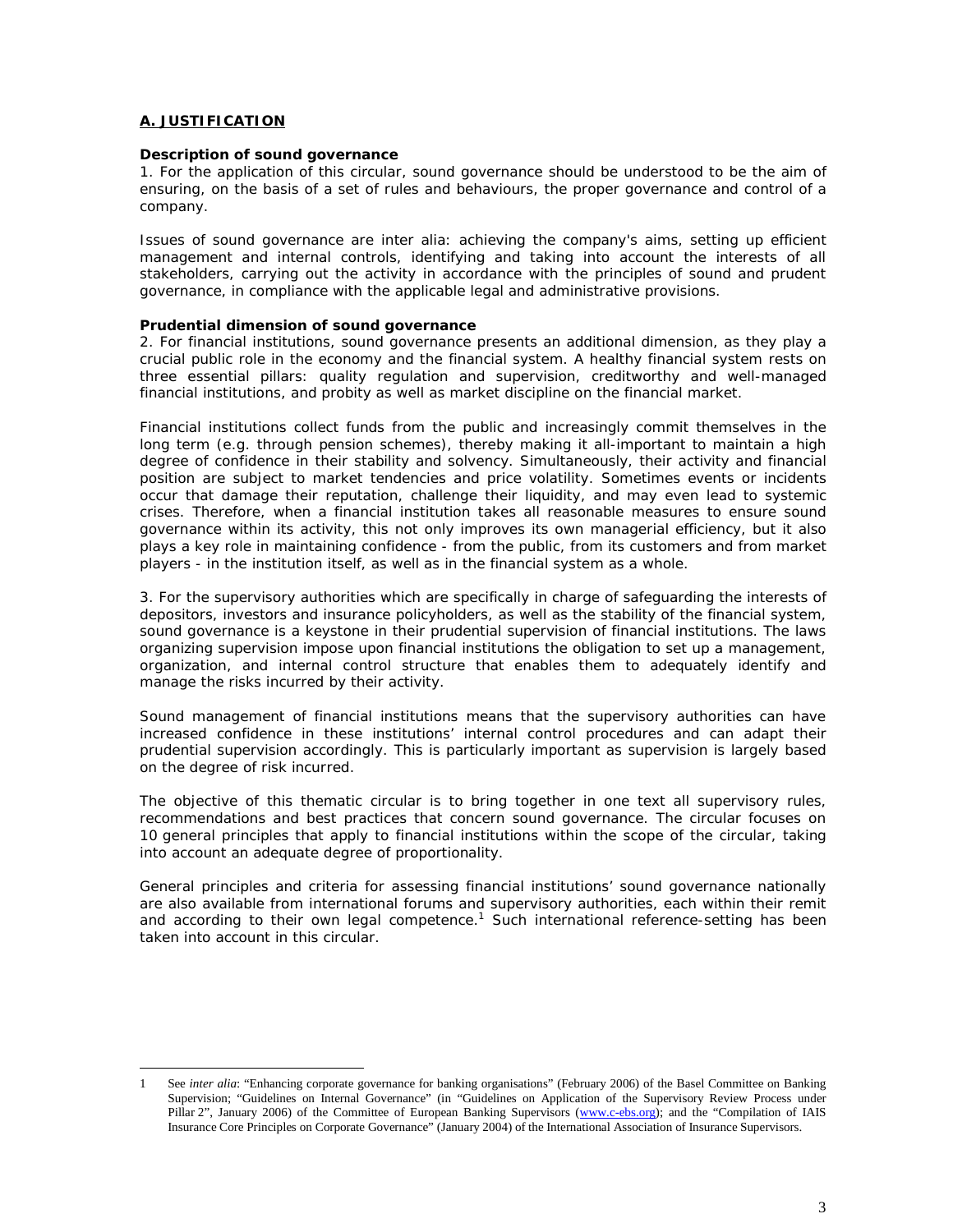## **B. DEFINITIONS**

4. For the purposes of this circular, the following definitions shall apply:

**financial institutions, or institutions:** the regulated undertakings that are subject to CBFA supervision and fall within the scope of this circular.

**supervisory laws:** the Belgian legislation on the organization of supervision of the financial sector, as well as the specific supervisory laws and decrees, and in particular:

- the Law of 2 August 2002 on the supervision of the financial sector and on financial services;
- the Law of 22 March 1993 on the legal status and supervision of credit institutions (LCI);
- the Law of 9 July 1975 on the supervision of insurance companies (LIC);
- the Law of 6 April 1995 on the legal status and supervision of investment firms, on intermediaries and investment advisers (LIF);
- the Law of 20 July 2004 on certain forms of collective management of investment portfolios (LCF);
- the Royal Decree of 26 September 2005 on the status of settlement institutions and institutions assimilated to settlement institutions (RDSI);
- the Royal Decree of 28 January 2004 on the legal status of derivatives specialists (RDDS);
- the Royal Decrees of 21 November 2005 (supplementary supervision of financial services groups (RDSS)), 22 February 1991 (*inter alia* annexe V on consolidated supervision of insurance holding companies (RDIHC)), and 12 August 1994 (consolidated supervision of holding companies of credit institutions, investment firms and management companies (RDHC)).

Certain parts of the circular refer to future regulations which are relevant for the governance of financial institutions. Wherever possible, but under reservation as to the content and moment of adoption and entry into force, account has been taken of draft texts available upon publication of this circular.

**stakeholder:** a shareholder or any other person holding a significant interest in, and/or exercising an influence on, the activity of the enterprise or the realization of its objectives. In the context of financial institutions, stakeholders include the depositors, investors, insurance policyholders, financial markets, market undertakings and market players, clearing and settlement institutions and equivalent institutions, the "Fonds de protection des dépôts et des instruments financiers"/"Beschermingsfonds voor deposito's en financiële instrumenten" (Protection Fund for Deposits and Financial Instruments), the enterprise's personnel, the community, etc.

**governance structure:** the set of structures, measures and procedures available to the financial institution in governing and controlling its activity.

**company officers:** the group of persons in charge of operating the financial institution in a wider sense, namely shaping the general policy and strategy ("general policy" function), managing the enterprise's activity ("management" function) and supervising the enterprise's management ("supervisory" function).

**senior management:** the group of persons, whether or not members of the board of directors, whose function within the institution implies that they exercise at the highest level a direct and decisive influence on the enterprise's management. $2$ 

<sup>2</sup> See the comprehensive definition in the CBFA's Circular PPB-2006-13-CPB-CPA on the exercise of external functions by directors and managers of regulated undertakings.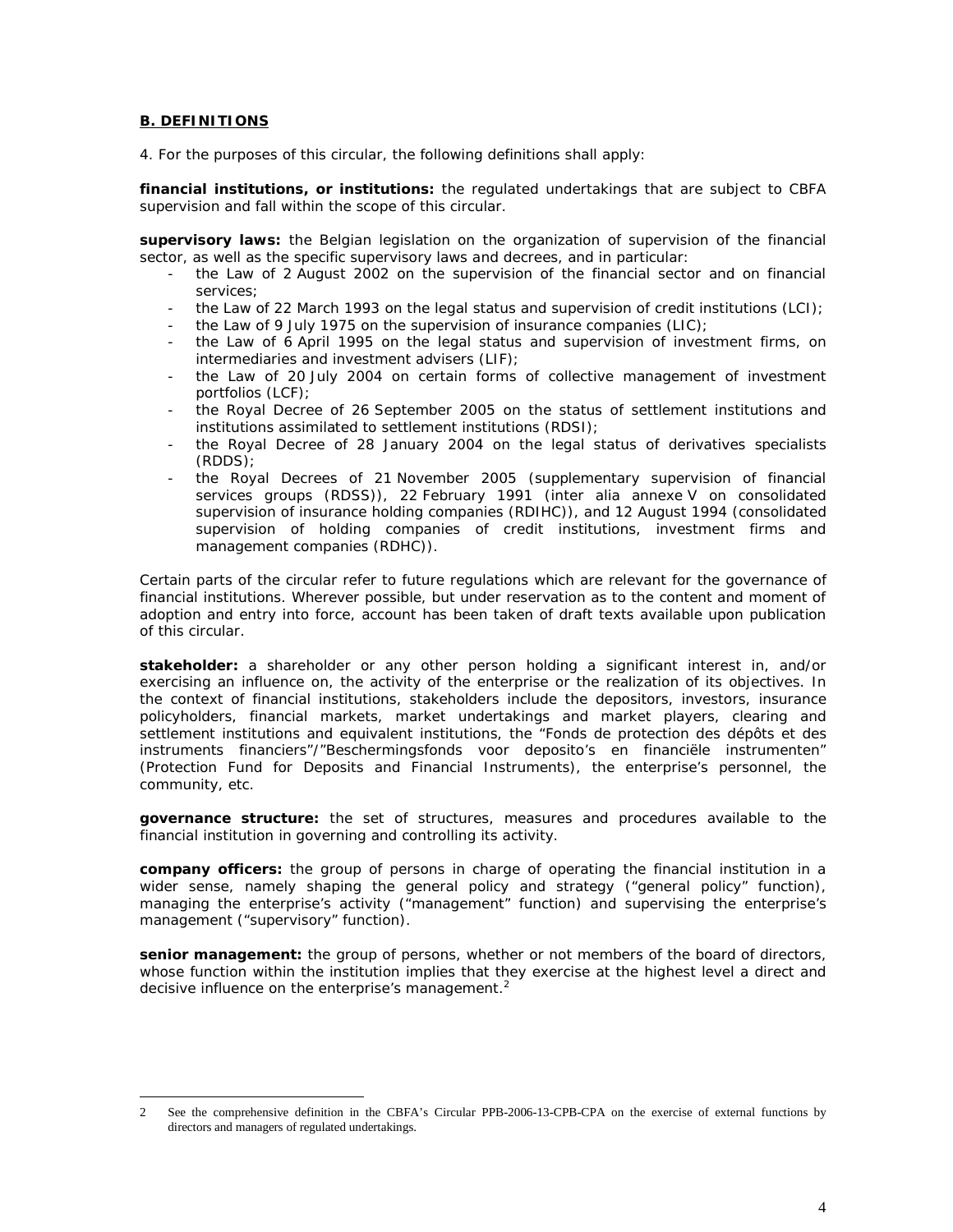**key staff:** any person, other than a senior manager, who fulfils a key function (secretary general, legal affairs, human resources, communication) or is in charge of independent control functions;

**independent control functions**: functions such as internal audit, compliance, risk management and the appointed actuary, generally carried out by persons employed by the institution and who, through their controls, assessments or opinions, provide the company officers with the necessary tools to assume responsibility over the management of the institution.

# **C. SCOPE**

## *Ratione personae*

5. This circular applies to the following institutions governed by Belgian law: credit institutions, insurance companies[,](#page-6-0) investment firms<sup>3</sup>, management companies of undertakings for collective investment, settlement institutions and institutions assimilated to settlement institutions, and derivatives specialists.

The circular also applies to parent companies subject in Belgium to CBFA supervision that head financial groups, as part of the supplementary supervision or of the consolidated supervision of the group.<sup>[4](#page-6-1)</sup>

Certain principles of the circular, in particular principles VI, VIII, IX and X, apply to Belgian subsidiaries of institutions that are not governed by the law of a Member State of the European Union, it being understood that due account is taken of the absence of a legal person or certain corporate bodies and mechanisms within the subsidiary in Belgium.

## **Principle of proportionality**

6. The supervisory laws require each financial institution to have a governance structure, organizational procedures and internal control systems which are appropriate to the activities proposed. The financial institution should take into account in this respect the nature, size and complexity of the activities and related risks.

The circular expresses the CBFA's prudential expectations for the institutions' governance structure. These are presented in the form of ten principles which apply to each and every financial institution falling within the scope of the circular, albeit taking into account an adequate degree of proportionality. Financial institutions are expected to review the essential features of their governance structure and adapt them according to the principles of the circular.

<span id="page-6-0"></span>Including investment advice companies.

<span id="page-6-1"></span>For further details, see Nos 78-82.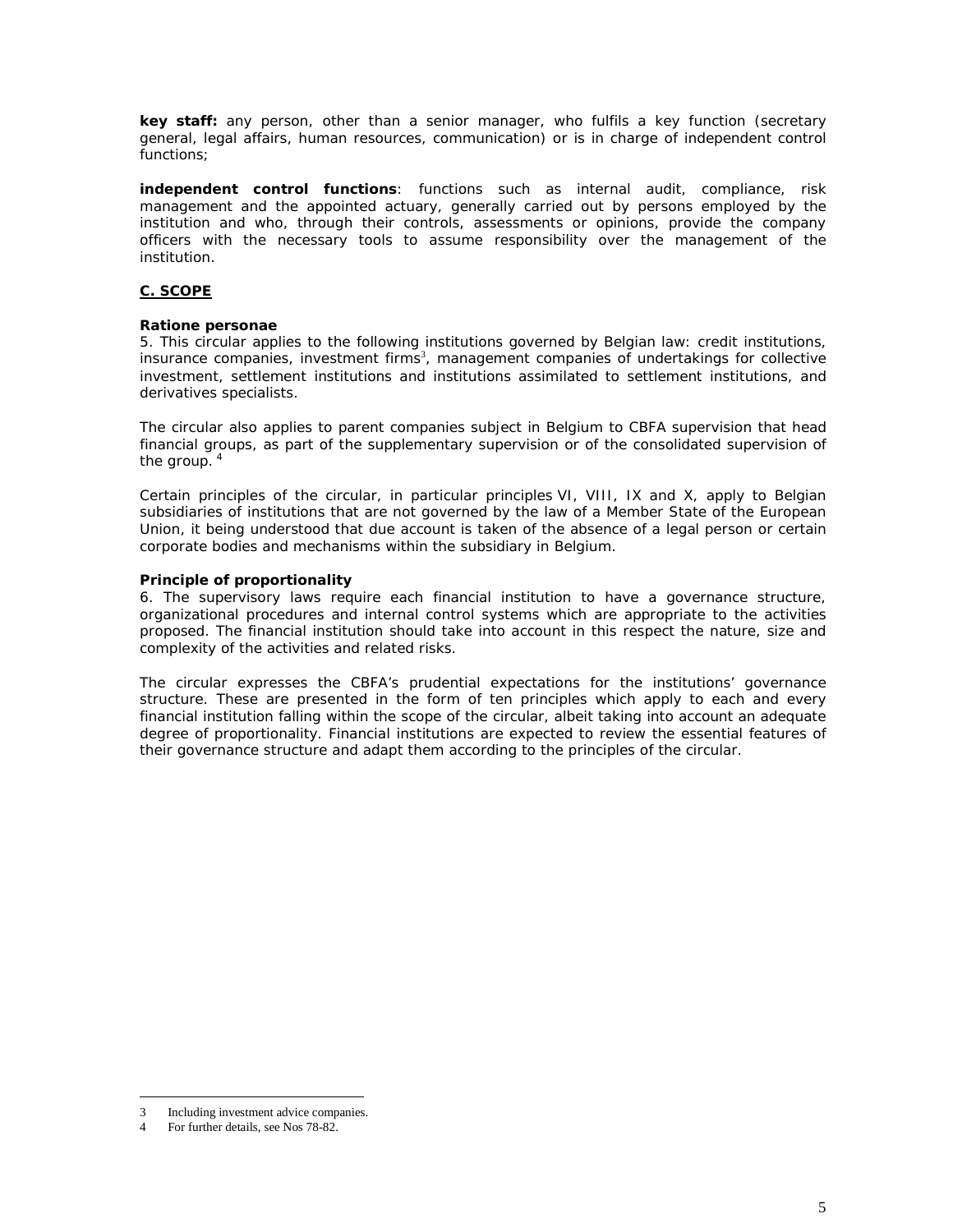Non-implementation of certain principle or recommendations should be justified and possibly solved by alternative measures aimed at achieving the objectives advocated by the principle or recommendation. However, where a principle or part of a principle also constitutes a legal obligation contained in a supervisory law, a decree or a regulation, the financial institution must apply it in full.

7. Each institution should describe its governance structure in the governance memorandum and should comment the choices it has made. As explained below, the CBFA shall examine this memorandum with the institution in light of the principles of its circula[r,](#page-7-0) and assess it in light of the binding supervisory provisions to which the institution is subject. $5$ 

# **D. PRUDENTIAL EXPECTATIONS AS REGARDS SOUND GOVERNANCE**

8. The CBFA's expectations as regards sound governance of financial institutions are grouped around ten principles. Wherever possible, each principle is accompanied by the applicable regulation. It is systematically followed by an explanation of the CBFA's expectations. Unless otherwise dictated by either the text or sheer logic based on the context, such expectations should be considered as recommendations (see No. 6).

9. **Ten principles:**

- *I. The financial institution's major shareholders should be trustworthy and financially sound. They should manage their shareholding in line with a sound and prudent management of the institution, its sound governance and its sustainable development.*
- *II. The financial institution should adopt a transparent governance structure that favours a sound and prudent management appropriate to its nature, size, complexity and risk profile.*

*A distinction should be made, wherever possible, in the financial institution's management between the functions that concern managing the institution's activities, supervising the management, and shaping the general policy and strategy of the institution.*

*The financial institution should regularly assess the operation of its governance structure.*

- *III. The financial institution should determine the powers and responsibilities of each segment of its organization, specify the procedures and reporting lines and ensure their implementation.*
- *IV. The senior management should consist of several persons acting as a collegial body, without prejudice to the allocation of specific responsibilities to individual senior managers.*
- *V. The financial institution should have appropriate independent control functions. The management should oversee their organization and operation and make use of their conclusions.*
- *VI. The financial institution's company officers should have a profile that is appropriate for governing the institution. They should give evidence of having the necessary integrity, commitment, fitness and probity, experience and expertise to carry out the tasks entrusted to them.*

<span id="page-7-0"></span><sup>5</sup> See No. 100.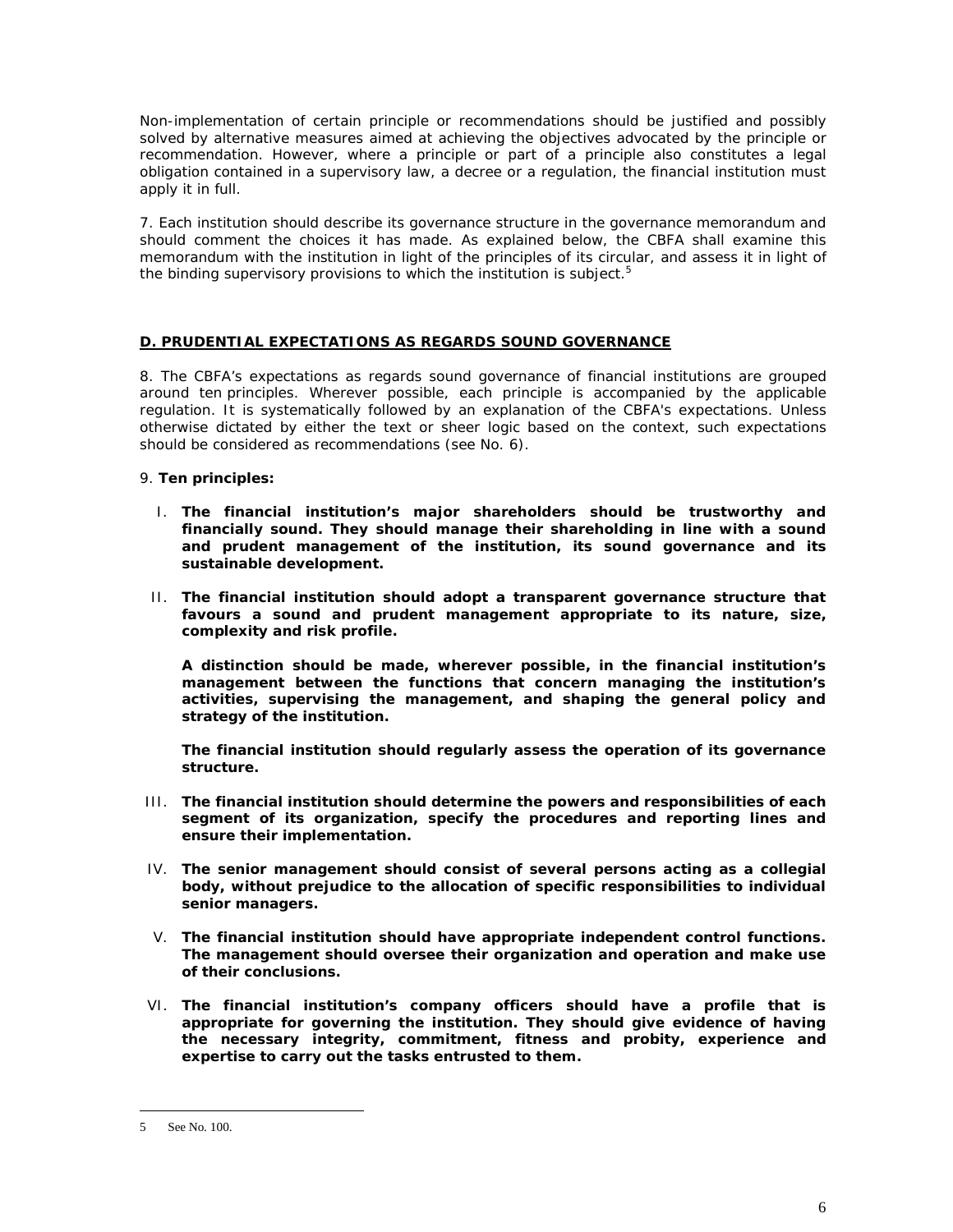- *VII. The financial institution should adopt for its company officers a remuneration policy that is in line with its objectives, values and long-term interests.*
- *VIII. The financial institution should determine its strategic objectives and values, in particular as regards its integrity, and should ensure that these objectives and values permeate all segments of its activity. The institution should also draw up internal codes of conduct and take appropriate measures to manage conflicts of interest.*
- *IX. Company officers should have a clear understanding both of the institution's operational structure and activities, and of the risks associated with the services and products it offers.*
- *X. The financial institution should communicate with its stakeholders about the principles it applies with regard to its governance structure.*

## **E. EXAMINING THE VARIOUS PRINCIPLES**

#### **Principle I: Qualities required of significant shareholders**

*The financial institution's major shareholders should be trustworthy and financially sound. They should manage their shareholding in line with a sound and prudent management of the institution, its sound governance and its sustainable development.*

#### **Legislation**

*10. The supervisory laws provide that upon granting an authorization, the CBFA shall be informed of the identity of the shareholders who directly or indirectly hold a significant interest, as well as of the level of that interest in the capital and of the number of voting rights. Shareholders acting jointly or in concert shall inform the CBFA on an individual basi[s.](#page-8-0)<sup>6</sup> Interests held in listed financial institutions shall, by virtue of the legislation on transparency, be publicly disclosed.<sup>7</sup>*

*Significant shareholders, as well as financial institutions upon receiving the information, shall subsequently inform the CBFA of any changes (increases or decreases whereby certain thresholds are exceeded) occurring in the financial institution's capitalistic structure.*

*The CBFA may prevent a person from becoming a significant shareholder of the institution if the CBFA deems that that person does not have the qualities required with regard to the need to ensure a sound and prudent management of the financial institution.*

<span id="page-8-0"></span><sup>6</sup> Articles 17 and 24 LCI (see also Circular B953 of 13 April 1993); articles 59 and 67 LIF; articles 150 and 159 LCF; article 23bis LIC (see also Circular C172 of 26 April 1999 and D96 of 7 February 1992). See on group supervision Article 4, § 3, RDHC, Article 14 RDSS and Article 91quater LIC.

<sup>7</sup> See the Law of 2 March 1989 concerning the disclosure of large shareholdings in. companies listed on the stock exchange and regulating public take-over bids.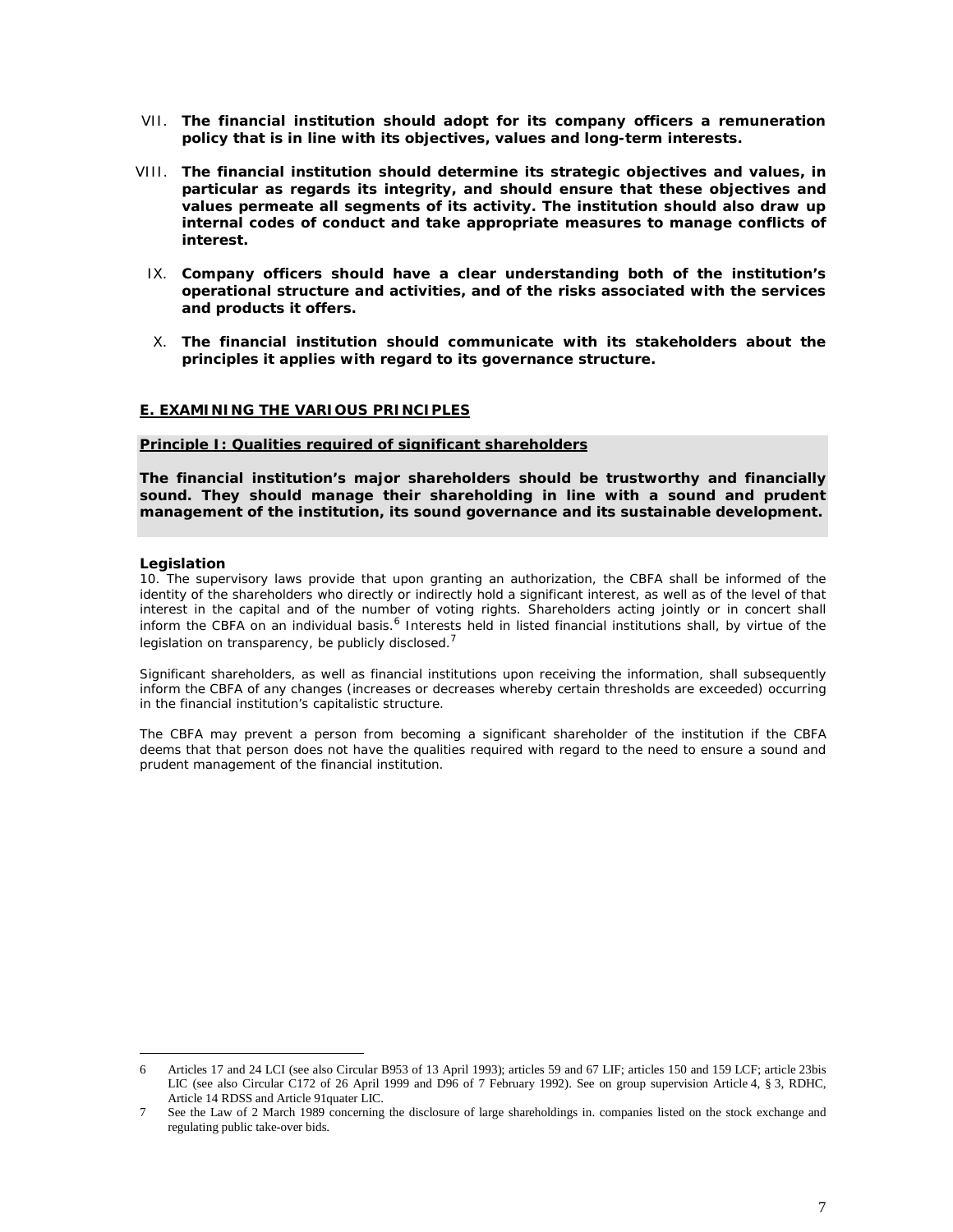#### **Assessing the qualities required**

11. The assessment of the qualities required of significant shareholders concerns their reputation and financial health. The CBFA will also examine whether the group to which the financial institution belongs is sufficiently transparent and ascertain itself that said group does not impede supervision on a solo basis or - where applicable - on a consolidated basis.

#### **What is expected of significant shareholders**

12. The CBFA expects of the significant shareholders, and all the more so of the controlling shareholders, that in exercising their legitimate rights they will contribute to a sound and prudent management as well as to the stability of the financial institution and its development on a going concern basis. These persons should also take into account the sound governance expectations laid down in this document for compliance by the financial institution.

Whenever it acknowledges a new significant shareholder, the CBFA will remind that person of what is, prudentially speaking, expected of shareholders and of the financial institution, as determined by this circular.

**Charter and forum of the families/partners**

13. Financial institutions with a family shareholding or a shareholder structure comprising a closed number of partners would be well advised to draw up a charter to govern the relationships between the family and/or partners on the one hand and the financial institution on the other hand, as regards *inter alia* sound governance, entrepreneurial vision, financial objectives, management follow-up, careers, and remuneration.

#### **Principle II: Adequate governance structure**

*The financial institution should adopt a transparent governance structure that favours a sound and prudent management appropriate to its nature, size, complexity and risk profile.*

*A distinction should be made, wherever possible, in the financial institution's management between the functions that concern managing the institution's activities, supervising the management, and shaping the general policy and strategy of the institution.*

*The financial institution should regularly assess the operation of its governance structure.*

#### **Legislation**

*14. The supervisory laws provide that the governance structure and organization of financial institutions must be appropriate to the activities and services proposed. Financial institutions must have adequate internal control systems and set up an appropriate internal audit function, compliance function and risk management function.<sup>8</sup>*

*The supervisory laws provide that where a financial institution sets up a management committee pursuant to the provisions of the Code on Companies, all members of the management committee must be members of the board of directors.[9](#page-9-0) New rules will enable management committees of parent holding [co](#page-9-1)mpanies to be mixed, but they will still have to include at least two members of the board of directors.<sup>10</sup>*

<sup>8</sup> See Article 20 LCI, Article 62 LIF, Article 153 LCF, and Article 14bis LIC. See on group supervision Article 4, § 1, 2°, RDHC, Article 13 RDSS and Article 91quater LIC.

<span id="page-9-0"></span>See Article 26 LCI, Article 69 LIF, Article 161 LCF, Article 90, § 3, LIC, and Circular D172 of 26 April 1999 respectively.

<span id="page-9-1"></span><sup>10</sup> See the planned adaptation of Article 4, § 4, RDHC, and of Article 15, § 2, RDSS.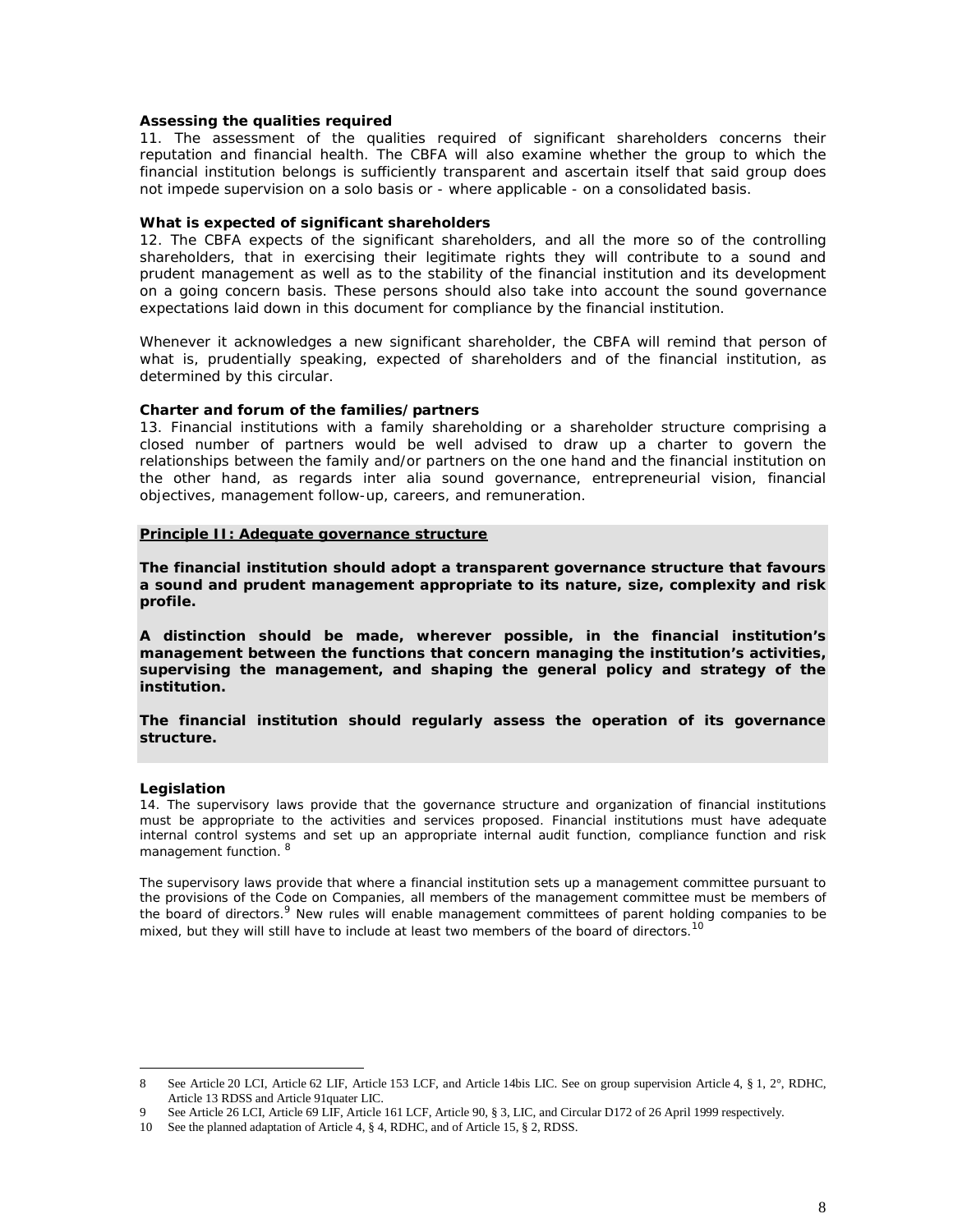*The supervisory laws do not impose any specific rules as regards the constitution and composition of management committees for settlement institutions and institutions assimilated to settlement institutions, or for derivatives specialists.*

**Management, supervision and general policy**

15. A financial institution's governance structure must be tailored to the nature, size, complexity and risk profile and be permanently adapted to the evolution of its activity.

The CBFA recommends, in line with best practices on sound governance, to maintain within the financial institution's management a separation between:

- $\bullet$  the management of the enterprise's activity (management function);
- the supervision of management (supervisory function);
- $\bullet$  the determination of the general policy and of the strategy (general policy function);

16. Without prejudice to the responsibilities of the various governing bodies and of the directors, as derived from the Code on Companies, the management function, in the case of a financial institution incorporated as a limited company (*société anonyme*/*naamloze vennootschap*), is generally entrusted to the executive directors, who sit on the management committee if any, while the supervisory function is entrusted to the non-executive directors, in particular - but not exclusively - the members of the prudentially relevant consultative committees of the board of directors in charge of audit, compliance, risk management, appointments, remuneration, investments, etc., and finally the general policy function is entrusted to both the executive and non-executive directors sitting jointly on the board of directors.

In compliance with the principle of proportionality, these functions are developed and allocated in such a way as to achieve the appropriate checks and balances and ensure adequate separation between the various functions.

Where the financial institution has instituted a management committee (see Nos 18–19), it should allocate the functions of e.g. chairman of the board of directors and chairman of the management committee to different persons, namely a non-executive and an executive director respectively.

Where the non-executive directors form a majority within the board of directors, this improves the supervisory function within said board of directors.

17. Financial institutions that have adopted a legal form other than that of the limited company should, to the best of their ability, and within the applicable legal framework, strive, through provisions in the articles of association where relevant, to distinguish the various functions concerned and to incorporate into their governance structure the appropriate checks and balances.

#### **Constitution of a management committee**

18. The supervisory laws provide that the articles of association of the financial institution incorporated as a limited company may authorize the board of directors to delegate its managing powers to a management committee, but that such delegation should not relate to the general policy or to any acts that are reserved for the board of directors. The latter shall exercise supervision on the management committee.

Constituting a management committee is a very appropriate means of achieving a clear-cut separation between the various governing functions referred to in Nos 15–17. The management committee is effectively in charge of running the financial institution, together with the persons if any - who, under their direct responsibility, manage the enterprise's activity or segments thereof. A management committee enhances the efficiency of plural supervision and of collegial decision-making on the conduct of the enterprise's activity.

The CBFA therefore explicitly recommends that financial institutions set up a management committee.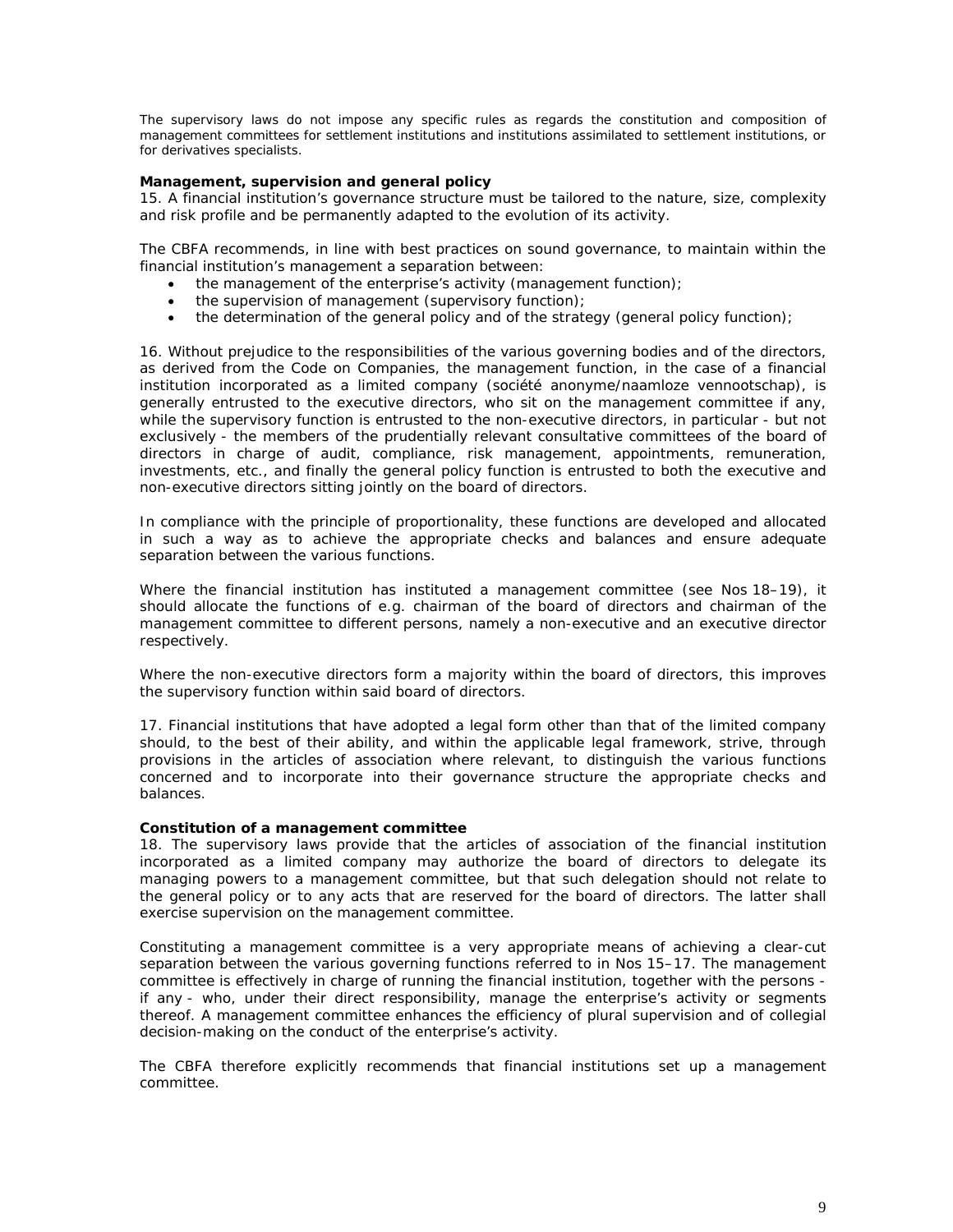19. The supervisory laws state that, where a financial institution<sup>[11](#page-11-0)</sup> does set up a management committee in accordance with the provisions of Article 524bis of the Code on Companies, said committee should only comprise members of the board of directors. The aim of the lawmakers is to ensure that the effective managers take part in the board of directors' general policy function, that symmetry is preserved for all members of the management committee as regards information, and that decision-making within that body remains a collegial process.

Parent holding companies are in principle subject to the same regulations as regulated institutions, but new supervisory rules are being prepared to the effect that their management committee can be a mixed committee and can therefore also include persons who are not a director, provided however that it includes at least two members of the board of directors. This variation is motivated by the fact that in a parent holding company, the tasks and profiles of the people in charge, and the debates and decision-making process within the board of directors of the group, so differ in terms of nature and technicity from those of the management committee or the senior management of the group, that at group level - in contrast with the situation in the operational entities -, it is not necessary to include all the members of the management committee of the group in the board of directors.

**Financial institutions that do not set up a management committee**

20. Financial institutions that do not set up a management committee should justify their decision in their governance memorandum. They should demonstrate that their governance model is appropriate in light of the nature, size, complexity and risk profile.

21. In addition, their model shall meet the following general qualitative criteria on sound governance:

- (a) an adequate separation exists between the function in charge of managing the enterprise's activity and the function that supervises this management function;
- (b) senior management is entrusted to at least two persons who, without prejudice to an adequate distribution of tasks, should operate on a collegial basis; any delegation of competences related to senior management should be the subject of clearly established official provisions (e.g. within the articles of association);
- (c) a structured dialogue exists between the function in charge of shaping the general policy, the function responsible for managing the enterprise's activity and the function that supervises the management function.

**Typical distribution of tasks between the board of directors and the management committee**

22. In the case of financial institutions that have adopted the legal form of a limited company and have set up a management committee, the tasks can be shared as follows between the board of directors and the management committee:

- (a) board of directors
	- determines the financial institution's objectives and values;
	- regularly approves and assesses the governance structure, organization, internal control systems, and independent control functions of the financial institution;
	- x regularly verifies whether the financial institution has efficient internal controls as regards reliability of financial information processes;

<span id="page-11-0"></span><sup>11</sup> With the exception of settlement institutions and institutions assimilated with settlement institutions, and of derivatives specialists.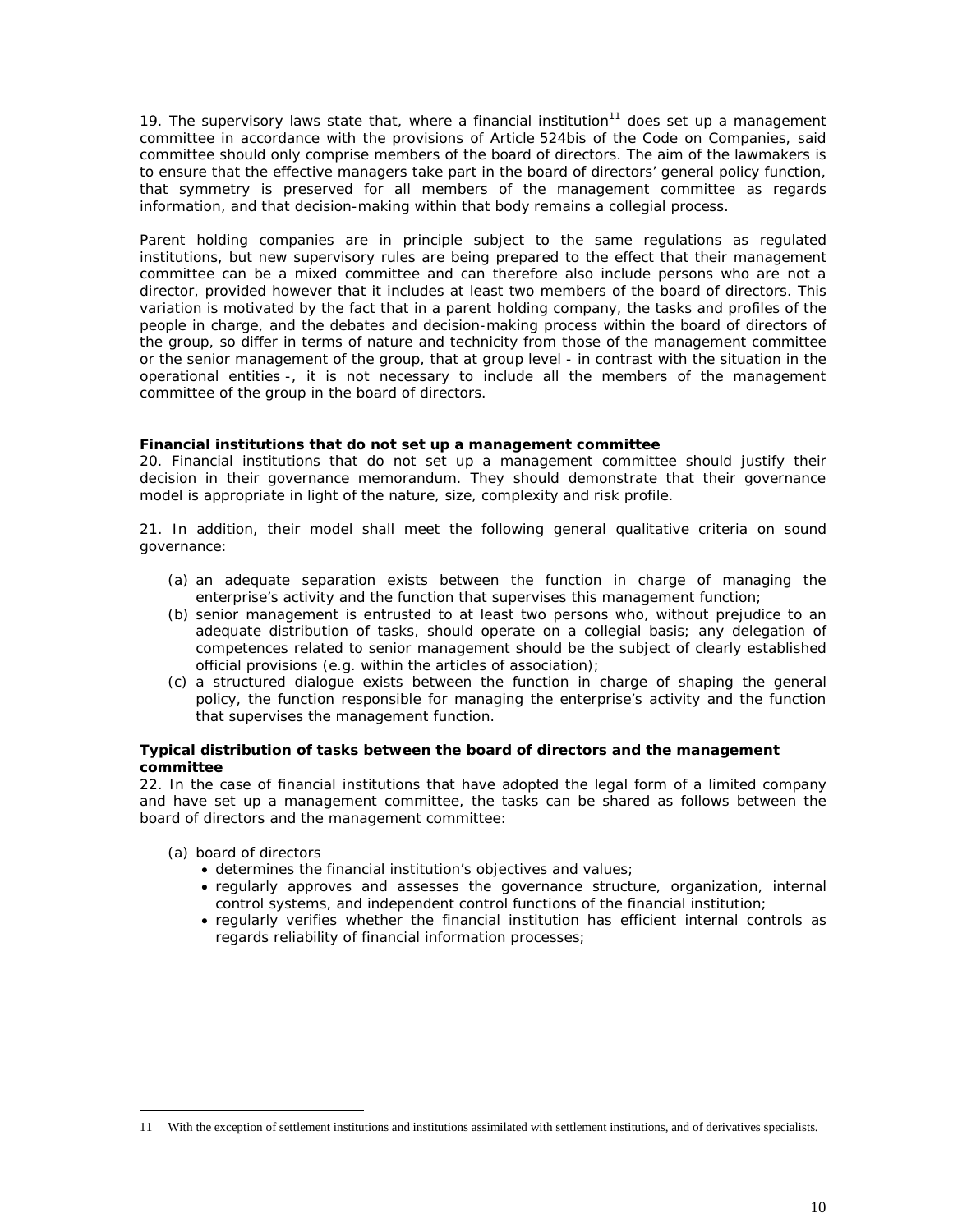- regularly approves and assesses the financial institution's general policy and strategy guidelines, *inter alia* in the following fields:
	- o commercial policy and structures<sup>12 [13](#page-12-0)</sup>[;](#page-12-1)
	- o risk profile, risk policy and risk management;
	- o capital adequacy;
	- o outsourcing<sup>[14](#page-12-2)</sup>
	- o continuity of the enterprise $15$ [;](#page-12-3)
	- o integrity<sup>[16](#page-12-4)</sup> and customer acceptance<sup>17</sup>[;](#page-12-5)
	- o conflicts of interest;
	- o protection of customers rights on their assets held by the financial institution.
- supervises senior management through effective recourse to the powers of investigation of the directors and through management's reporting on the evolution of the enterprise's activity;
- takes cognizance of important findings made by the independent control functions of the financial institution, the statutory auditor and the CBFA, possibly through its specialized committees as instituted by the board of directors, and ensures that the management committee takes appropriate measures to remedy any shortcomings.

Where necessary, the board of directors should set up specialized consultative committees in charge of analyzing specific issues and advising the board of directors on these issues. Constituting committees cannot however lead to the board of directors being devoid of its substance: decision-making should remain the task of the board of directors, which acts on a collegial basis in exercising its powers.

The board of directors should draw up internal regulations for each committee, detailing the role, composition and operation of each committee.<sup>[18](#page-12-6)</sup> Although the practice within the financial sector presents a diversity of committees and competences, the most common committees are the audit committee, remuneration committee, nomination committee, risk management committee, compliance committee, strategic committee, investment committee, etc.

As regards the supervisory function carried out by the board of directors, the audit committee has an essential role to play. The constitution and operation of the audit committee are further detailed in Nos 38–41.

(b) management committee

- x ensures management of the financial institution's activity and development of the governance structure;
- supervises line management, compliance with the allocated competences and responsibilities, and financial information;
- x formulates proposals and opinions to the board with a view to shaping the financial institution's general policy and strategy, and communicates all relevant information and data to enable the board to take informed decisions;

<span id="page-12-0"></span><sup>12</sup> See e.g. Circulars D1 2000/2 and D4/EB/730 of 5 May 2000 on financial services through the Internet.

<span id="page-12-1"></span><sup>13</sup> See principle IX (Nos 68-74).

<span id="page-12-2"></span><sup>14</sup> See Circular PPB 2005/5 of 22 June 2004.

<span id="page-12-3"></span><sup>15</sup> See Circulars PPB 2005/2 (credit institutions, investment firms) and PPB/D256 (insurance undertakings) of 10 March 2005 on sound management practices aimed to ensure the continuity of financial institutions' activities.

<span id="page-12-4"></span><sup>16</sup> See the *compliance* Circular D1 2001/13 of 18 December 2001 (credit institutions), Circular D1/EB/2002/6 of 14 November 2002 (investment firms), and Circular PPB/D255 and 10 March 2005 (insurance undertakings).

<span id="page-12-5"></span><sup>17</sup> See the consolidated version dated 12 July 2005 of the Circular on the obligations of customer due diligence and on preventing the use of the financial system for money-laundering and the financing of terrorism.

<span id="page-12-6"></span><sup>18</sup> As regards the management committee, see the comment in item (b) as well as Nos 18 and 19.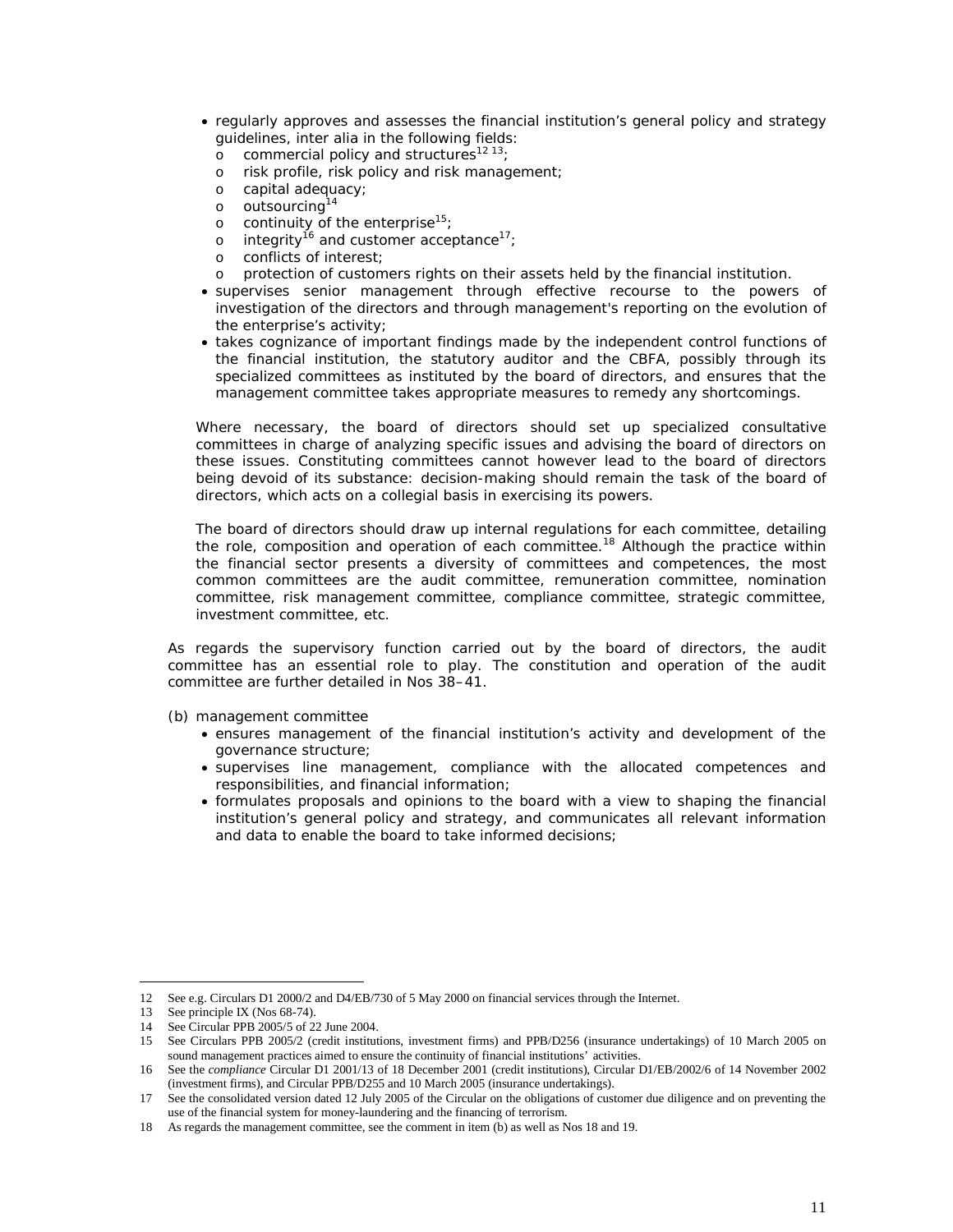- x organizes, steers and assesses without prejudice to the supervision carried out by the board of directors - the internal control mechanisms and procedures, *inter alia* as regards the independent control functions;
- x organizes an internal control system that makes it possible to establish with reasonable certainty the reliability of internal reporting and financial disclosure in order to ensure that the annual accounts are in compliance with the applicable regulations;
- x reports to the board of directors of the institution's financial position and on all aspects that are necessary to fulfil these tasks correctly.
- informs the CBFA and the statutory auditor, according to the applicable rules, on the financial position and on the governance structure, organization, internal control and independent control functions.

**Periodic assessment**

23. The financial institution should at regular intervals assess the functioning of the governance structure, *inter alia* the governing bodies, as regards also their competences, composition and size.

The non-executive directors should, at least once a year, assess the interaction with the executive directors, even if the latter are absent.

Minutes should be drawn of the conclusions of these assessments as well as of the measures taken in order to improve the functioning of the governance structure.

## **Principle III: Allocating powers and responsibilities**

*The financial institution should determine the powers and responsibilities of each segment of its organization, specify the procedures and reporting lines and ensure their implementation.*

**Legislation** *24. See No. 14*

**Implementing the governance structure**

25. The financial institution should have a clear delimitation of the responsibilities of the management, both executive and non-executive.

The governing bodies (the board of directors, including any specialized committees; the management committee) should draw up internal regulations.

**Administrative organization**

26. The company officers should establish in writing the competences, duties and responsibilities of all significant entities and activities of the financial institution, and should allocate them to the various members of the financial institution's staff.

Where possible and justified in light of the nature, size, complexity and risk profile of the financial institution, the tasks of staff and departments should be partitioned in order to reduce the risk of abuse or of violation of prudential rules.

27. Persons appointed to prudentially significant executive services or key functions (internal audit officer, compliance officer, risk management officer, appointed actuary, etc.) should be fit and proper and have the necessary knowledge and experience.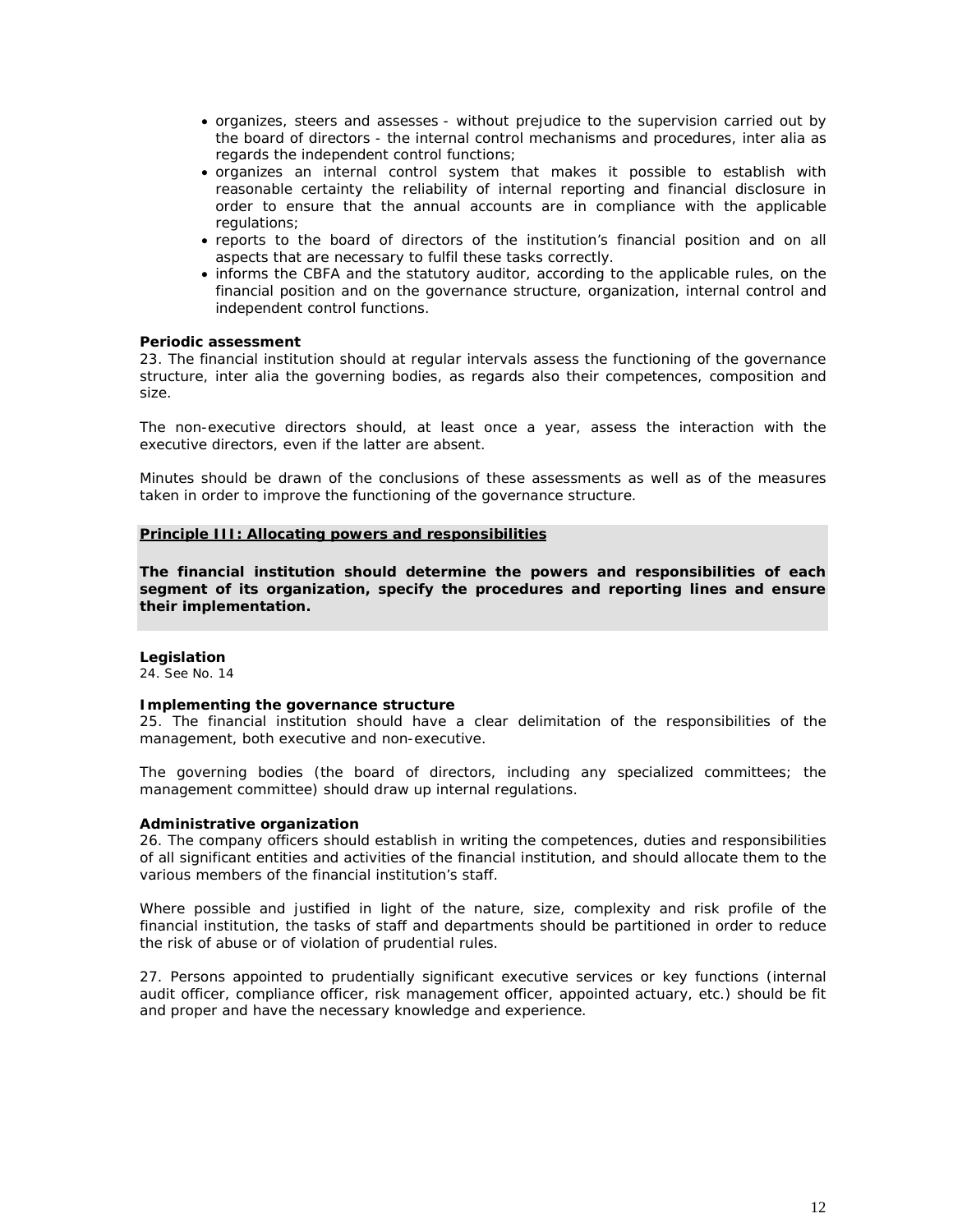28. The reporting lines should be clearly defined. The internal reporting should be adapted to the nature, size, complexity and risk profile of the financial institution, and should cover all of the institution's significant activities.

## **Delegating and outsourcing**

29. The responsibility of the financial institution's governing bodies, e.g. as regards [c](#page-14-0)ompliance with its prudential obligations, cannot be delegated or outsourced to third parties.<sup>19</sup>

This means that the governing bodies should continue to fully assume responsibility for shaping the general policy and for supervising all outsourced activities and processes. The necessary attention should be given to controlling risks in this respect, *inter alia* operational risk. This also means that the senior management should take all necessary measures to be able to supervise the activities provided by the external service provider, and that even after a task has been outsourced, the institution should still have the experience, knowledge and means necessary to supervise the proper operation and quality of outsourced activities and, where necessary, to rectify them.

30. Delegating and outsourcing is without prejudice to the possibility for the CBFA to verify whether the financial institution complies with the obligations related to its authorization.

## **Principle IV: Plurality of managers, collegial decision-making, and distribution of tasks among senior managers**

*The senior management should consist of several persons acting as a collegial body, without prejudice to the allocation of specific responsibilities to individual senior managers.*

## **Legislation**

*31. The supervisory laws require the senior management of the financial institution (with the exception of derivatives specialists) to consist of at least two natural persons. <sup>20</sup>*

# **Plural and collegial decision-making**

32. Quality senior management implies that at least two (and preferably three or more, in order to avoid any deadlock situation) persons are in a position that enables them to exercise effective reciprocal supervision (two-headed supervision). The senior management forms a collegial body that decides jointly, and preferably on the basis of unanimity, or else a majority vote. The senior managers are loyally bound by the decisions taken. Said decisions are recorded in the minutes and are communicated internally to the financial institution's staff insofar as this is necessary either for them to achieve the tasks with which they are entrusted or for the financial institution to operate properly.

## **Individual allocation of responsibilities**

33. Collegial decision-making should not stand in the way of a proper allocation of specific – though not exclusive – competences to the senior managers. This internal allocation of tasks makes its possible to adequately manage conflicts of interest arising from the financial institution's various fields of operation.

<span id="page-14-0"></span><sup>19</sup> See Circulars PPB 2004/5 of 22 June 2004 (credit institutions, investment firms) and PPB 2006/1 CPA of 6 February 2006 (insurance companies) on outsourcing. For intra-group delegation and outsourcing, see Nos 89-91.

<sup>20</sup> See Article 19 LCI, Article 90 LIC and Circular C172, Article 60 LIF, and Article 151 LCF. As for derivatives specialists, the effective management can consist of just one person (see Article 126 LIF and Article 8 of the Royal Decree of 28 January 2004 respectively). On group supervision, see Article 4, § 4, RDHC, Article 15, § 1, RDSS and Article 91ter1 LIC.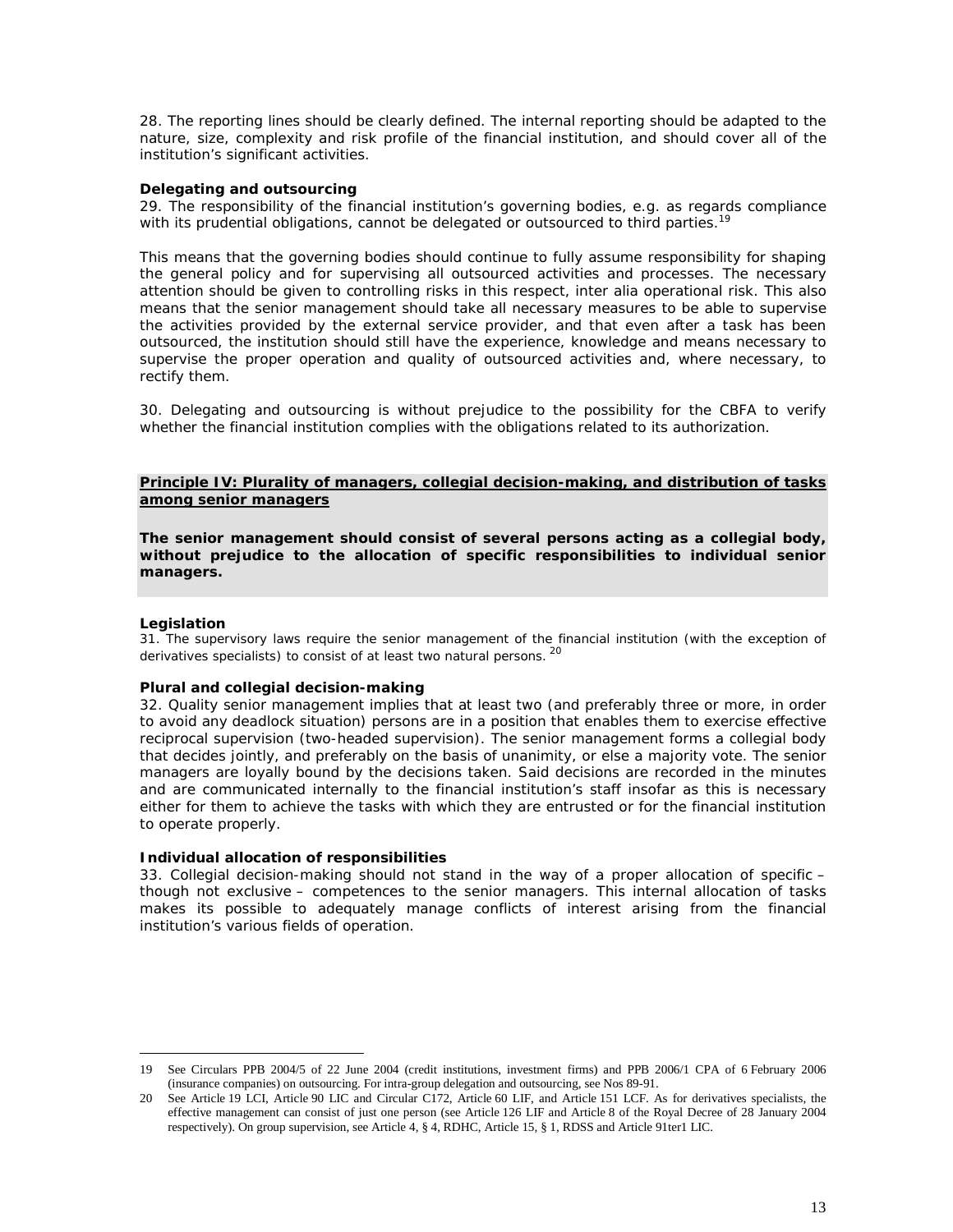This allocation of responsibilities as well as any changes thereto should be notified to the CBFA and communicated within the governance memorandum.

In reference to its assessment of the qualities required of the senior managers (see No. 49), the CBFA may, in the case of incidents, take into account in its individual assessment any personal shortcomings on the part of managers.

## **Principle V: Independent control functions**

*The financial institution should have appropriate independent control functions. The company officers should oversee their organization and operation and make use of their conclusions.*

## **Legislation**

*34. The supervisory laws provide that financial instit[utio](#page-15-0)ns must have internal control procedures that are appropriate for the activities they plan to carry out.<sup>21</sup>*

*In this respect, the CBFA has already sent to financial institutions circulars in which it formulates recommendations and determines the criteria it applies to assess the quality of the internal control,* inter alia *as regards the internal audit22[, c](#page-15-1)ompliance23[, ri](#page-15-2)sk management24 [and](#page-15-3) actuarial function<sup>25</sup> .*

*European Directive 2006/43/EC on statutory audits of annual accounts and consolidated accounts provides that credit institutions, insurance undertakings and other entities designated as public-interest entities by the Member States shall have an audit committee or a body performing equivalent functions, the competences and composition of which [sh](#page-15-4)all meet minimum requirements. This Directive must be transposed into national law by mid-2008.<sup>26</sup>*

## **Description**

35. Sound governance for the financial institution implies that the company officers should set up independent control functions, more particularly – according to the financial institution's characteristics – as regards internal audit, compliance, risk management and the appointed actuary, and that it should translate their findings and opinions as measures aiming to reinforce the governance structure, organization or internal control systems.

The criteria applied to define "independence" should be determined for each function separately, also taking into account the financial institution's characteristics. As a rule, this type of function is described as being "independent" where:

- the function is subject to an appropriate status, with the necessary provisions as regards competences, means, expertise and access within the organization;
- the function is hierarchically and organizationally separated from the operational activity to which it relates;

<span id="page-15-0"></span><sup>21</sup> See Article 20 LCI, Article 62 LIF, Article 153 LCF and Article 14bis LIC. See on group supervision Article 4, § 1, 2°, RDHC, Article 13 RDSS and Article 91quater LIC.

<span id="page-15-1"></span><sup>22</sup> See Circulars D1 97/4 of 30 June 1997 and D1 99/2 of 16 April 1999 (credit institutions); D171 of 31 March 1999 (insurance companies); D1/EB/2002/6 (investment firms).

<span id="page-15-2"></span><sup>23</sup> See Circulars D1 2001/13 of 18 December 2001 (credit institutions); PPB/D255 of 10 March 2005 (investment firms); D1/EB/2002/6 of 14 November 2002 (investment firms).

<span id="page-15-3"></span><sup>24</sup> See *inter alia* Circulars D1 94/3 of 1 September 1994 (derivatives), D1 96/3 of 15 April 1996 (interest rate risk), D1 97/7 of 2 October 1997 (interest rate risk), and D1 2001/10 of 7 December 2001 (monetary risk and foreign-exchange risk) for credit institutions; 94/3 of 8 December 1994 (derivatives) for investment firms; and D153 of 6 January 1997 (derivatives) for insurance companies.

<sup>25</sup> See Circular D206 of 9 November 2001. See also Circular D252 of 15 December 2004.

<span id="page-15-4"></span><sup>26</sup> See Article 41 of Directive 2006/43/EC of 17 May 2006 on statutory audits of annual accounts and consolidated accounts (OJ No L 157/87).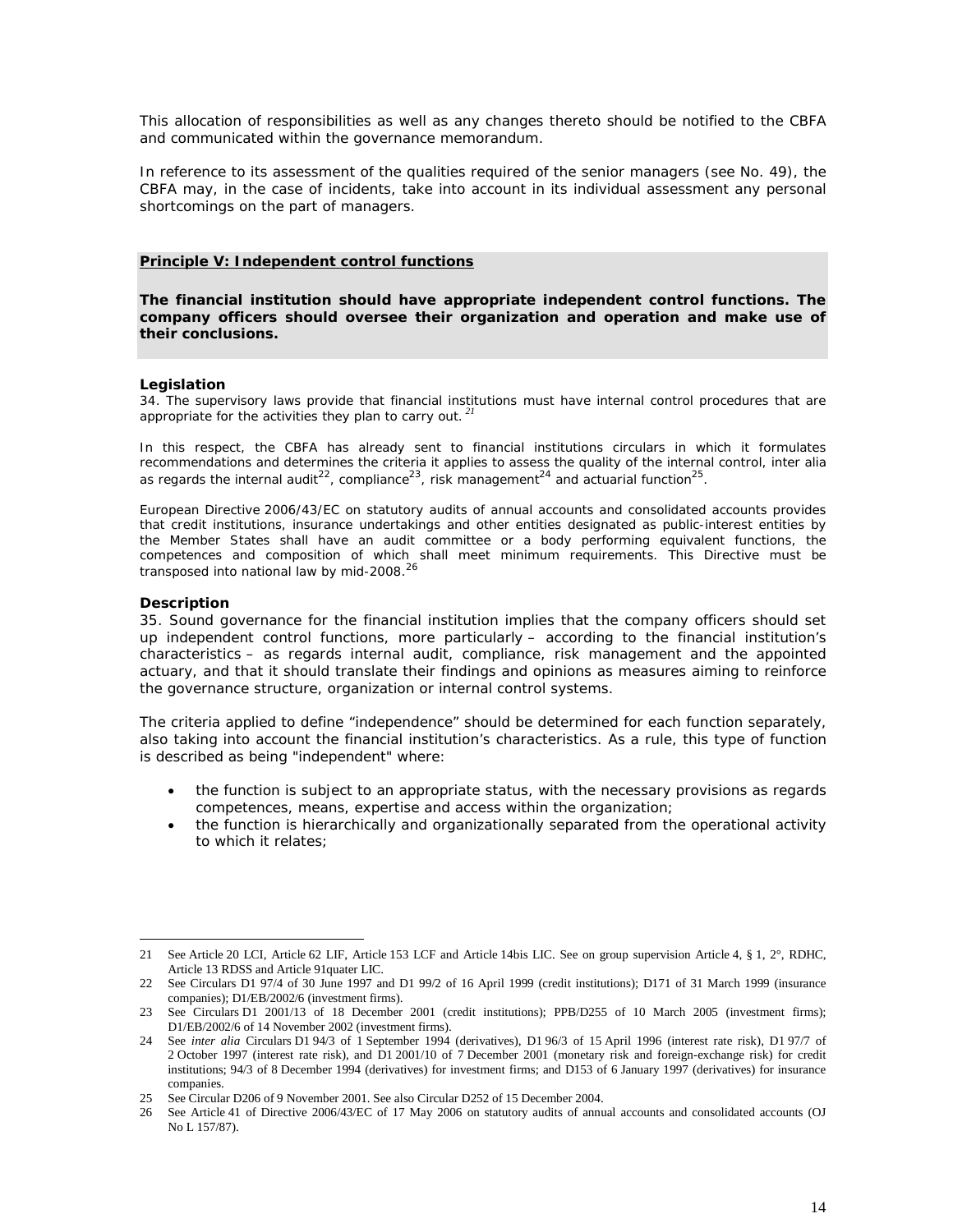- the function reports to senior management and the non-executive directors, in accordance with the procedures provided;
- the remuneration of the persons in charge of these functions is not a function of the profitability of the activity concerned.

36. For senior management, efficient and permanent independent control functions are necessary tools in achieving its tasks in an optimal manner. Indeed none of the financial institution's activity fields (e.g. untouchable star traders or offshore activities<sup>[27](#page-16-0)</sup>) may, for personal, commercial or financial reasons, fall out of the scope of the control functions.

37. As part of the supervisory function, the company officers should periodically, and at least once a year, verify whether the independent control functions operate correctly. To that effect, the company officers should require the senior management to report at regular intervals, without prejudice to any direct examination of any relevant information provided by the functions in question, where applicable through the specialized consultative committees set up for this purpose by the board of directors.

# Audit committee<sup>[28](#page-16-1)</sup>

38. Based on the nature, size, complexity and risk profile of the financial institution<sup>[29](#page-16-2)</sup>, the board of directors should set up a permanent audit committee with a view to properly implementing its supervisory function.

39. As a rule, the tasks of the audit committee are as follows:

- supervising the financial reporting process and integrity therein;
- x verifying the efficiency of the internal control procedures and independent control functions;
- following up the internal audit's activities, *inter alia* confirming the audit plan and the means available thereto, examining the activity reports and the audit reports (or summaries thereof), and ensuring proper operation of the executive directors as regards the adequate measures they are to take in order to remedy any shortcomings observed by the internal auditors;
- monitoring the statutory audits of the annual accounts and consolidated accounts; discussing with the statutory auditor matters related to the supervision, and examining any important issues that may have arisen as part of the statutory auditor's legal supervisory tasks; assessing and supervising the independence of the statutory auditor; [30](#page-16-3)
- formulating recommendations towards the board of directors on the appointment and renewal of the statutory auditor, his/her independence and his/her remuneration.

Other specialized committees of the board of directors may be specifically in charge of compliance and risk management, according to the principles that govern the audit committee.

<span id="page-16-0"></span><sup>27</sup> See also principle IX (paragraph 21).

<span id="page-16-1"></span><sup>28</sup> See the recommendations of Circulars D1 97/4 of 30 June 1997 (credit institutions), D171 of 31 March 1999 (insurance companies), D1/EB/2002/6 of 14 November 2002 (investment firms).

<span id="page-16-2"></span><sup>29</sup> Point V.4 and the calibration it proposes are policy options that have been determined pending transposition of the  $8<sup>th</sup>$  Directive as amended (as from 2008). It should be noted that the European Directive imposes upon "public-interest entities" (listed companies, credit institutions, insurance companies, other entities to be qualified as "great public interest" entities on the basis of the nature of their business activities, their size or their staff number), subject to certain exceptions and derogations, and except in the case of an exemption (see under paragraph 26), to set up an audit committee, which should include at least one member which is independent and has competence in accounting and/or auditing (see the directive proposal as published by the Council on 30 September 2005).

<span id="page-16-3"></span><sup>30</sup> See recital 24 of Directive 2006/43/EC of 17 May 2006, which specifies that the audit committee's tasks as regards statutory audit of annual accounts do not in any manner imply that the auditor should be subordinated to the audit committee. Any follow-up of the auditor's activities and any discussion on supervisory matters between the committee and the auditor should in no way jeopardize the latter's independence or efficiency.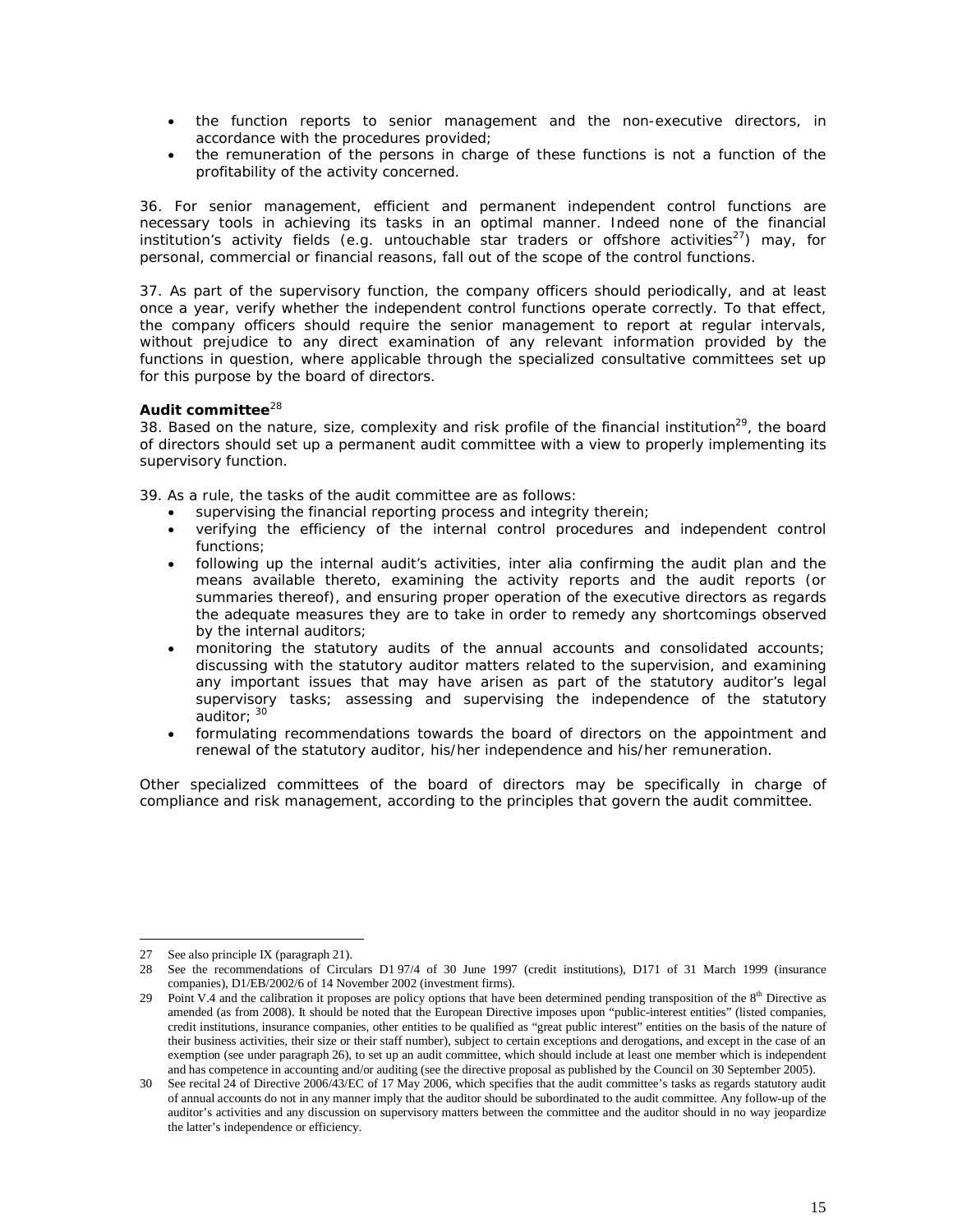- 40. The following measures contribute to a proper operation of the audit committee:
	- the chairman of the audit committee is not the chairman of the board of directors;
	- the operation of the audit committee is determined by internal regulations (including minutes of the discussions and of the decisions taken);
	- its members are not part of the financial institution's senior management; this should not impede the presence, in part or all of the meetings, of the chairman or of a member of the management committee, of the internal auditor and of the statutory auditor, with a view to improving the efficiency of said meetings;
	- the committee has collective expertise in the activities of the financial institution as well as in the field of financial management, financial reporting, accounting and audit;
	- in carrying out their tasks, the members show the necessary objectivity and independence with respect to the senior management. Among the best practices in the field of sound governance is the inclusion, within the audit committee, of independent directors (see below Nos 53–54);
	- the remuneration of the members of the audit committee is in compliance with the provisions of No. 58.

41. As part of its prudential supervision, the CBFA shall assess the knowledge and experience of the would-be members of the audit committee in light of its overall composition and on the basis of the criteria laid down in Nos 51-52. The CBFA shall also assess whether the composition and procedures of the audit committee offer sufficient guarantees for the audit committee to be able to correctly fulfil its role.

## **Principle VI: Qualities required of the company officers**

*The financial institution's company officers should have a profile that is appropriate for governing the institution. They should give evidence of having the necessary integrity, commitment, fitness and probity, experience and expertise to carry out the tasks entrusted to them.*

## **Legislation**

*42. The supervisory laws provide that the CBFA shall verify whether the persons in charge of the financial institution's senior management are fit and proper and have the adequate experience to carry out their functions. [31](#page-17-0) New legal provisions are being planned that will extend the assessment of the qualities required, in particular as regards the necessary expertise and the adequate experience, [to](#page-17-2) people taking part in the direction or management without participating in the senior management. <sup>32</sup> 3[3](#page-17-1)*

*The members of the board of directors and the managers must not have been convicted or have been prohibited from carrying out their profession on the ground of an offence against relevant provisions of financial law as laid down in the supervisory laws.*

*The supervisory laws require the managers to be available for the tasks with which they are entrusted, and any plurality of internal or external functions to be subject to specific rules.<sup>34</sup>*

<span id="page-17-0"></span><sup>31</sup> See Articles 18, 19 and 108 LCI, Articles 60, 61 and 152 LIF, Articles 151 and 210 LCF, and Article 90 LIC. On group supervision, see Article 4, § 4, 2°, RDHC, Article 15, § 1, RDSS, and Article 91ter1 LIC.

<span id="page-17-1"></span><sup>32</sup> Such changes entail adapting Article 18 LCI, Article 60 LIF, Article 151 LCF, and Article 90 LIC. The supervisory rules on settlement institutions and institutions assimilated to settlement institutions, and on derivatives specialists, remain unchanged. On group supervision, see Article 4, § 4, RDHC, Article 15, § 1, RDSS, and Article 91ter1 LIC.

<span id="page-17-2"></span><sup>33</sup> According to plans for a transitional provision, any person who is already a non-executive manager prior to the law being changed would be deemed to have the required expertise and adequate experience until his/her mandate is due for renewal.

<sup>34</sup> See the CBFA Regulation of 9 July 2002 on the exercise of external functions by officers of financial institutions (annexed to the Royal Decree of 19 July 2002), as modified by the CBFA Regulation of 22 August 2006 (annexed to the Royal Decree of 24 September 2006), and Article 27 LCI, Article 70 LIF, Article 162 LCF, Article 90 LIC and Articles 15 and 36 RDSI. On group supervision, see Article 4, § 4, RDHC, Article 15, § 2, RDSS, and Article 91ter1 LIC.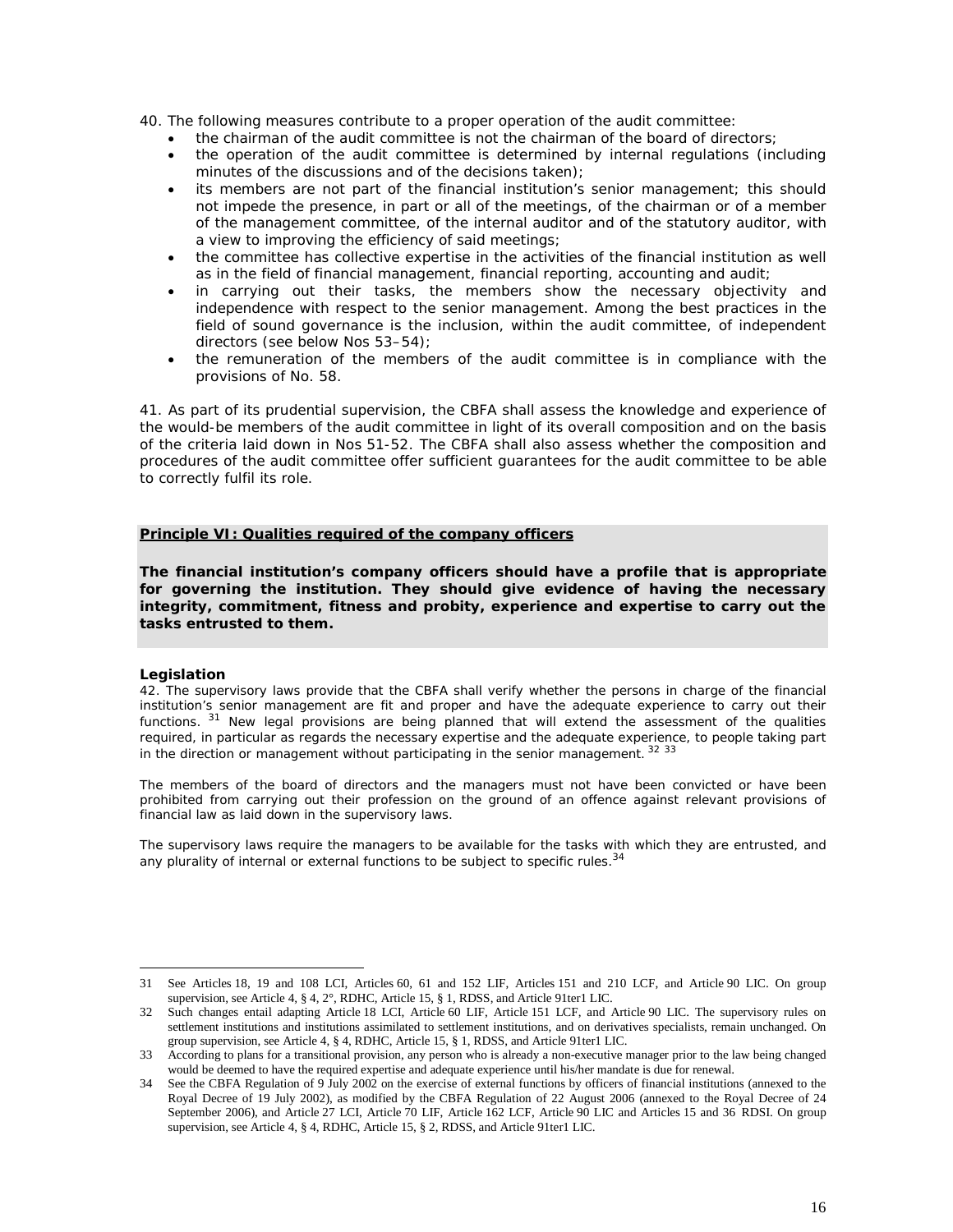*New legal provisions are being planned that will require financial institutions to notify the CBFA in advance of any change in the financial institution's company officers, of any information and documents necessary to assess the qualities required of them and, where applicable, of the distribution of tasks within the governing bodies.*

#### **Composition of the governing bodies**

43. The financial institution should have company officers who, both collectively and on an individual basis, have the adequate profile to lead the financial institution. The composition of the governing bodies guarantees that the decisions are taken in light of the sound and prudent management of the financial institution, taking into account the stakeholders.

#### **Company officers' profiles**

44. Any company officer of a financial institution should be able to express an objective and independent judgment in the interest of the financial institution, on the basis of all the information and opinions available, and outside any external influence.

Without prejudice to any legal provisions on plurality of functions, the company officers should devote the necessary time and attention to a correct fulfilment of their tasks within the financial institution.

45. The financial institution should determine a policy for the composition of its governing bodies and the selection of its directors, taking into account *inter alia* certain aspects such as the number of directors, the diversity of their knowledge and experience in the light of the development of the institution's activities, plurality of offices on the part of each director, duration and turnover of mandates, follow-up, criteria relating to independence, rules on conflicts of interest, etc.

A financial institution should take adequate measures to improve or maintain its directors' knowledge through training.

46. The financial institution should determine a procedure for the appointment/renewal and dismissal/non-renewal of its company officers.

## **Notification to the CBFA and assessment by the CBFA**

47. New legal provisions will confirm a practice that financial institutions should notify the CBFA in advance of any proposed appointment or renewal, or non-renewal or dismissal, of company officers of the financial institution. This notification should mention the financial institution's applicable internal rules as provided in No. 46.

Where new company officers are proposed for appointment, the financial institution should communicate to the CBFA the information and documents that will enable the CBFA to assess whether the persons concerned meet the required conditions on fitness and probity, expertise and adequate experience.

The proposed appointment or renewal of a senior manager requires the CBFA's assent.

48. A financial institution should also inform the CBFA of any distribution of tasks among company officers within the various governing bodies, and of any changes thereto. This applies to the distribution of tasks among senior managers, within the management committee if any, as well as within the board of directors (e.g. membership of a consultative committee such as the audit committee, the risk management committee or the investment committee).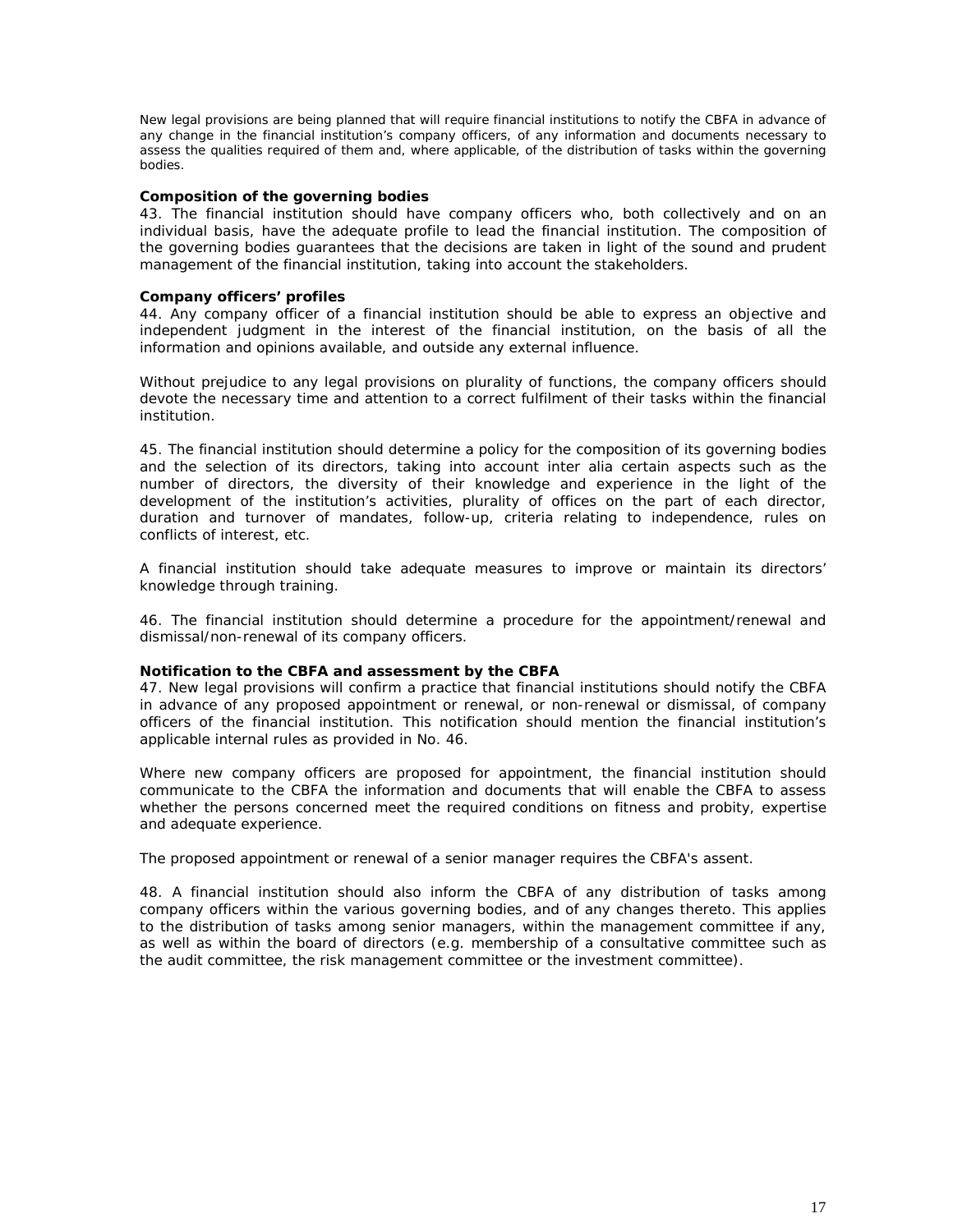**Assessment of the qualities required of the senior managers**

49. Any senior manager should have a clean track record and the required fitness and probity. He/she should be experienced in managing enterprises and activities subject to supervision and should have the appropriate knowledge and experience in all important fields of activity of the financial institution, *inter alia* in the matters under his/her direct responsibility.

50. The persons who carry out key functions are not at face value considered as being senior managers, except if they occupy a position that gives them a direct and decisive influence on the management of the financial institution's activity.

Although fitness and probity and the expertise of the persons in charge of these key functions are essential for the proper operation of the financial institution, the responsibility for assessing the required qualities lies with the financial institution's management. In this respect, the CBFA shall limit itself to assessing the financial institution's appropriate organization.

**Assessment of the qualities required of non-executive directors**

51. The non-executive directors must first of all be fit and proper and must not have been convicted or have been prohibited from carrying out their profession on the ground of an offence against the legal provisions laid down in the supervisory laws.

Given the tendency in enhancing the supervisory function fulfilled by non-executive directors, and in putting responsibility on the highest governing body for an ever increasing number aspects of the general policy of the financial institution, the degree of both expertise and experience on the part of non-executive directors takes on all the more importance. The new supervisory rules will therefore require that people taking part in the direction or the shaping of the general policy and strategy without taking part in its management should have the necessary expertise and adequate experience to fulfil their tasks.

Responsibility in attracting – in compliance with the profile the financial institution has determined in this respect (see No. 45) – competent and expert non-executive directors needed to shape the general policy and strategy and to supervise senior management lies in the first place with the financial institution's management.

52. The criteria envisaged by the CBFA for assessing the qualities required of non-executive directors will be applied both collectively and on an individual basis.

The aim is first of all to determine whether the group of non-executive directors collectively has enough expertise and experience for the nature, size, complexity and risk profile of the financial institution. In this respect, account should be taken not only of the expertise and experience in financial matters, but also of skills which more generally contribute to a financial institution's sound governance taking into account stakeholders' interests.

It will also be necessary to determine what precise function each of the non-executive directors will fulfil. In this respect, the criteria will take into account in particular the fact that a director is in charge of supervisory functions, e.g. within consultative committees such as the audit committee, the risk management committee or the investment committee, in which case the requirements as regards financial expertise and experience will carry more weight.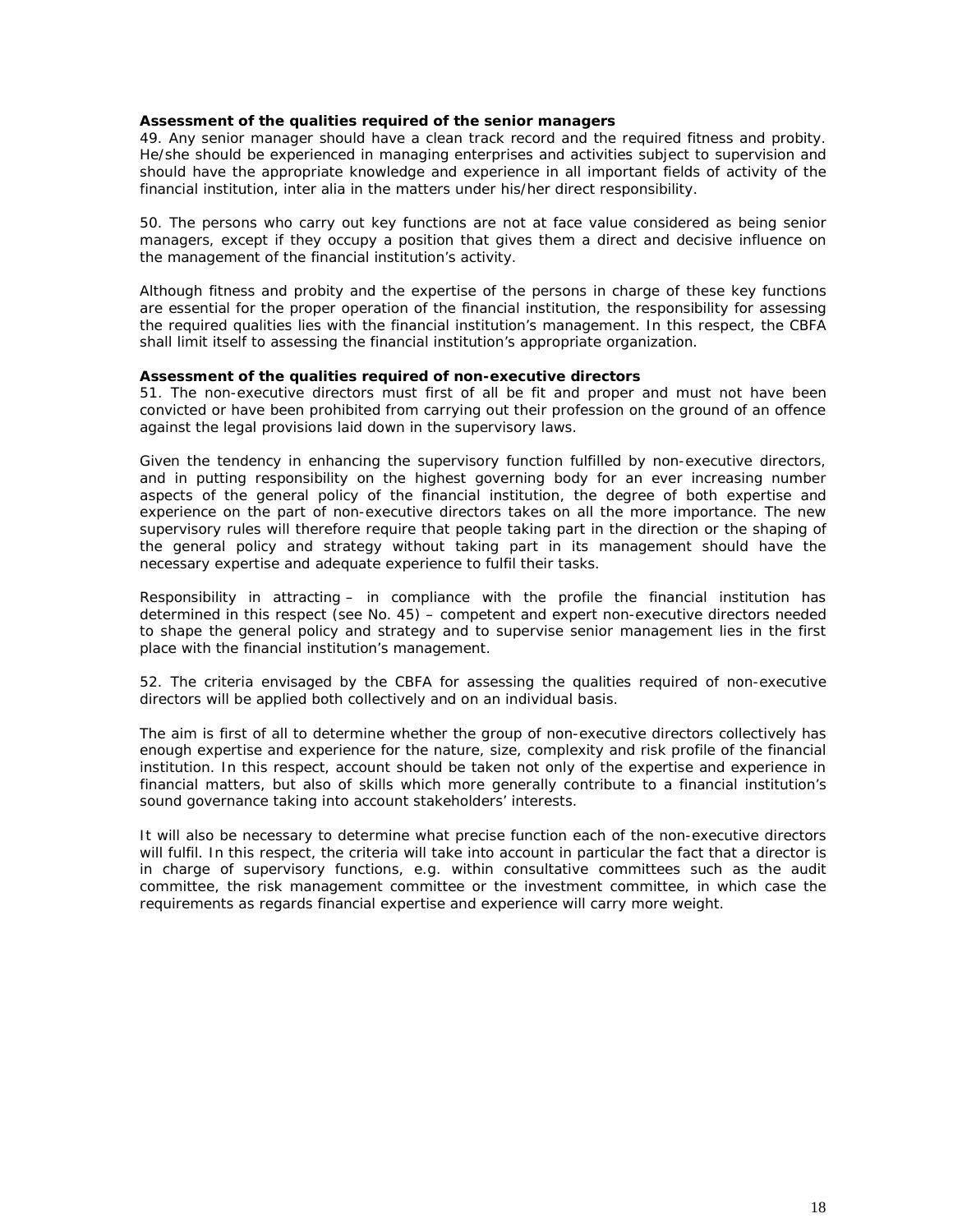**Independent directors**

53. One fundamental rule of law is that a company officer should be able to express an objective and independent judgment in the interest of the company he/she serves, on the basis of all the information and opinions available, and outside any external influence.

Given the nature of the financial institution's activities and the prudential context within which it operates, decision-making should take into account the interests of its depositors, investors, insurance policyholders and market players, as well as those of controlling shareholders, the financial institution's management or interests related to the development of the financial institution's activities. The quality of leadership and in particular of the general policy and supervision functions will be enhanced to the extent that the composition of the governing bodies will adequately reflect the diversity and complementarity of the interests that are to be taken into account.

Without prejudice to the specific obligations imposed on companies by Article 524 of the Code on Companies or as a result of recommendations from the listed companies' code of corporate governance, it is a good practice – and is explicitly recommended by the CBFA – for financial institutions to appoint a sufficient number of independent directors who have no commercial, family or other links with the financial institution, the controlling shareholders or the management of the financial institution.

54. It is the responsibility of the financial institution to determine criteria on the basis of which it will assess the independence of the directors concerned. The listed companies' code of corporate governance can provide guidelines in this respect. In the cases provided for by law, the financial institution shall apply the criteria provided for in Article 524 of the Code on Companies.

In assessing the qualities required of a director designated by the financial institution as being independent, the CBFA will not judge the manner in which the financial institution applies its own criteria and it will not supervise compliance with these criteria on a permanent basis. In addition, the independence of the director is without prejudice to the requirements as regards expertise and experience as described in Nos 51-52.

By virtue of its prudential powers, the CBFA may, however, take action where - based on the information available to the CBFA - it becomes clear that the financial institution's policy, or implementation thereof, may cause significant prudential risks, in particular if legal risks are involved.

**Appointment of a legal person as a non-executive director** 55. A financial institution may designate a legal person as non-executive director, provided the conditions laid down in Article 61, § 2, of the Code on Companies are complied with.

A director-legal person shall appoint a natural person as permanent representative in charge of carrying out the mandate on its behalf and for its account. In order to preserve the supervisory function with which non-executive directors are specifically entrusted, the permanent representative of a non-executive director who is a legal person should not simultaneously be an executive director. In addition, any provision laid down in the supervisory laws as regards the required qualities or concerning professional prohibition, incompatibility or transactions with company officers applies to both a director who is a legal person and to its permanent representative.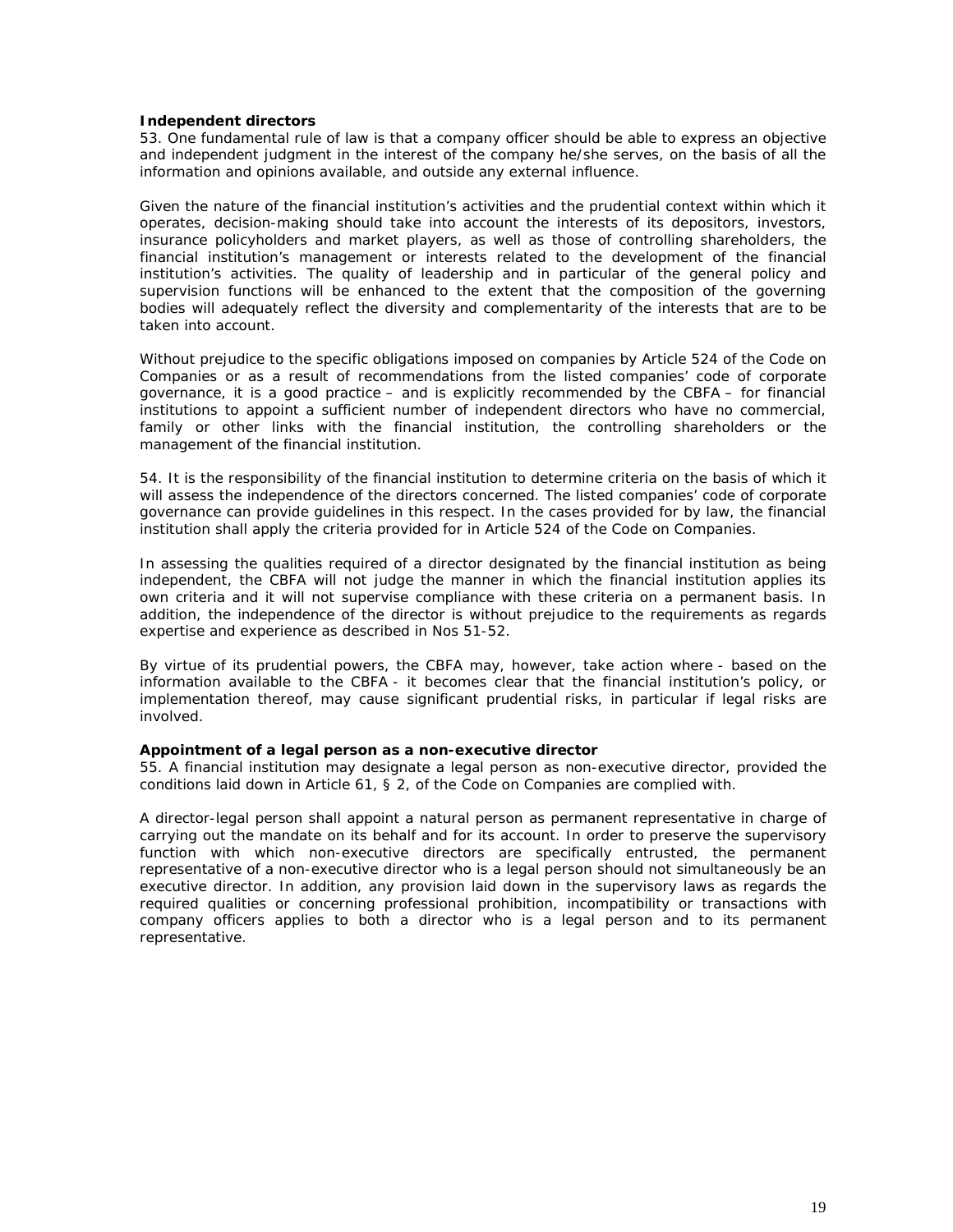## **Principle VII: Remuneration policy for company officers**

*The financial institution should adopt for its company officers a remuneration policy that is in line with its objectives, values and long-term interests.*

#### **Legislation** *56. See No. 14*

## **Senior managers**

57. Where the remuneration of senior managers is linked to the individual performance or the financial institution's results, the financial institution should apply relevant and objective criteria that also stimulate the creation of long-term value. The remuneration policy should not be an incentive for excessive risk-taking.

#### **Non-executive directors**

58. It is a good governance practice to avoid giving non-executive directors, given their supervisory function – *inter alia* as regards directors sitting on specialized committees such as the audit committee – a remuneration that is unduly linked to the financial institution's shortterm results. The remuneration can on the other hand take into account the time invested and the responsibility of the directors concerned.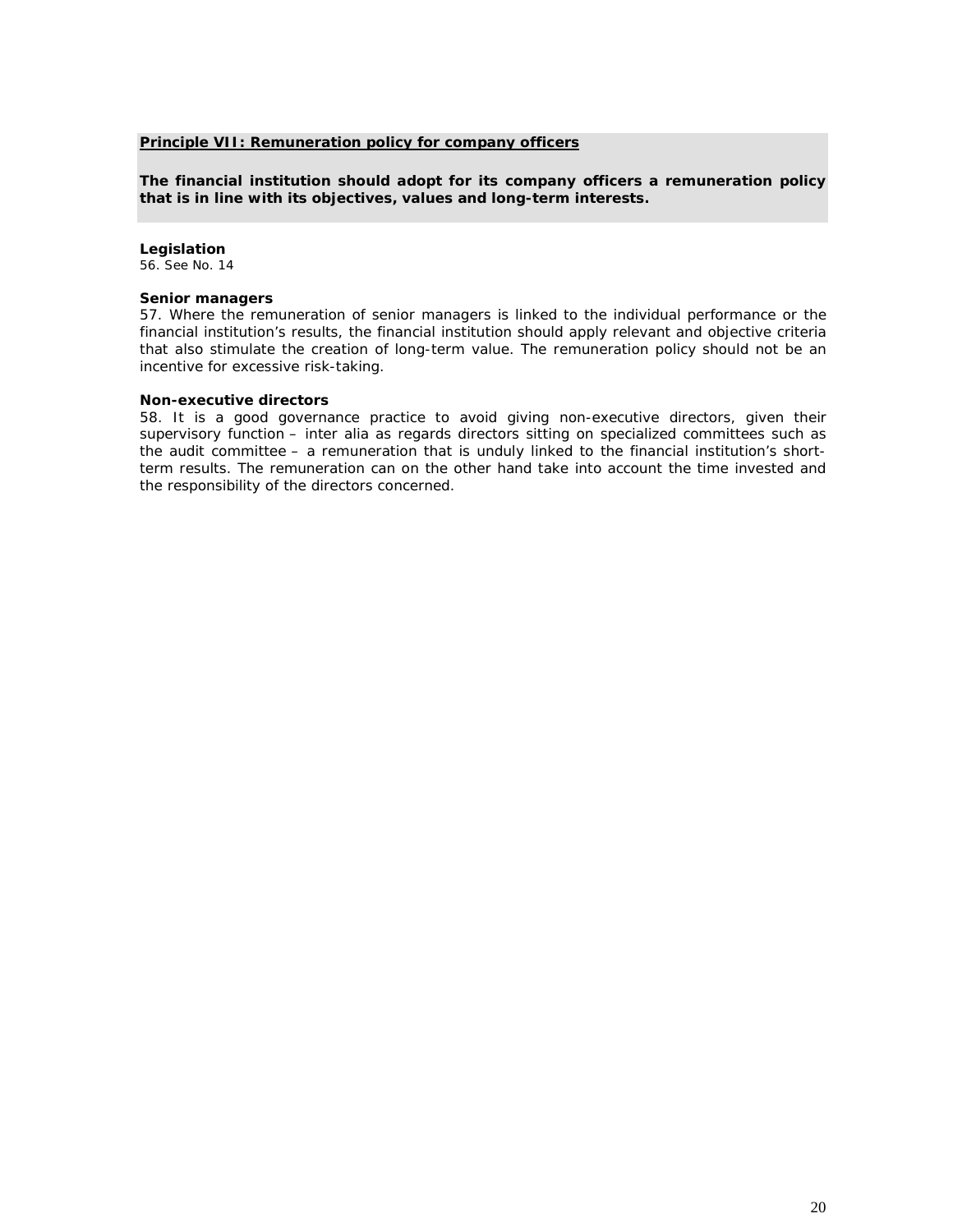## **Principle VIII: Strategic aims, enterprise values and conflicts of interest policy**

*The financial institution should determine its strategic objectives and values, in particular as regards its integrity, and should ensure that these objectives and values permeate all segments of its activity. The institution should also draw up internal codes of conduct and take appropriate measures to manage conflicts of interest.*

#### **Legislation**

*59. The supervisory laws provide that credit institutions and investment firms shall determine int[ern](#page-22-0)al codes of conduct with a view to promoting integrity in their activity related to financial instruments.<sup>35</sup>*

*The supervisory laws also provide numerous provisions on prevention and management of conflicts of interest in offering financial services (credit-granting[36](#page-22-1), investment advice and individual and collective portfolio management<sup>37</sup> [,](#page-22-2) foreign-exchange and deposit broking38).*

*Future regulations will include provisions that [will](#page-22-3) impose upon financial institutions to keep records of complaints related to their activity in securities.<sup>39</sup>*

**Strategic objectives and values. Internal codes of conduct**

60. Sound governance cannot be achieved if one limits itself to the organizational structures, the procedures and the control mechanisms: to a large extent, it relies on the commitment and dedication of all staff of the financial institution.

Therefore it is essential that the company officers should determine the strategic objectives and enterprise values of the financial institution as well as internal codes of conduct or formal rules that specify the conduct of business in a spirit of integrity that also takes into account the institution's stakeholders. These objectives, values and codes should be communicated and promoted throughout the financial institution. It is important that in implementing these values, the company officers should impose upon itself strict and demanding rules of conduct and that it should set the tone at the top.

The internal codes of conduct should relate *inter alia* to subjects such as corruption, acceptance of unjustified gifts or advantages in cash or in kind, abuse in transactions between staff and the institution (credit-granting, preferential tariffs, etc.) and all sorts of other unethical or illegal behaviour in the context of internal or external activities.

The compliance function has an important role to play in enforcing the policy determined by the financial institution.

<span id="page-22-0"></span><sup>35</sup> See Article 62 LIF, and Article 27 of the Law of 2 August 2002 and its implementing provisions. Future regulation (transposition of European banking directives 2006/48/EC and 2006/49/EC and the European directives on financial markets 2004/39/EC and 2006/73/EC) will *inter alia* impose upon financial institutions to establish a comprehensive integrity policy supervised by an independent compliance function.

<span id="page-22-1"></span><sup>36</sup> See Article 28 of the Law of 22 March 1993 and Circular D1 94/5 of 28 November 1994 on credits granted to managers and to companies in which these managers or their stakeholders have interests; see Article 71 of the Law of 6 April 1995; see Article 9bis of the Law of 9 July 1975 and Circular D98 of 7 February 1992 (credit-granting to members of the board of directors, managers or executive directors).

<span id="page-22-2"></span><sup>37</sup> See Articles 36, 79 and 127 LIF, Article 26, 4°, of the Law of 2 August 2002, Article 20 of the Royal Decree of 5 August 2001, and Articles 172 and 241 LCF. As of 1 November 2007, this matter will be governed by European Directives 2004/39/EC and 2006/73/EC, which are to be transposed by Articles 27 et seq. of the Law of 2 August 2002.

<sup>38</sup> See Article 15 of the Royal Decree of 25 November 1991 on foreign-exchange and deposit broking.

<span id="page-22-3"></span><sup>39</sup> See Article 27 of the Law of 2 August 2002 and its implementing provisions. A CBFA regulation will provide specific rules for the treatment of (potential) non-professional customers.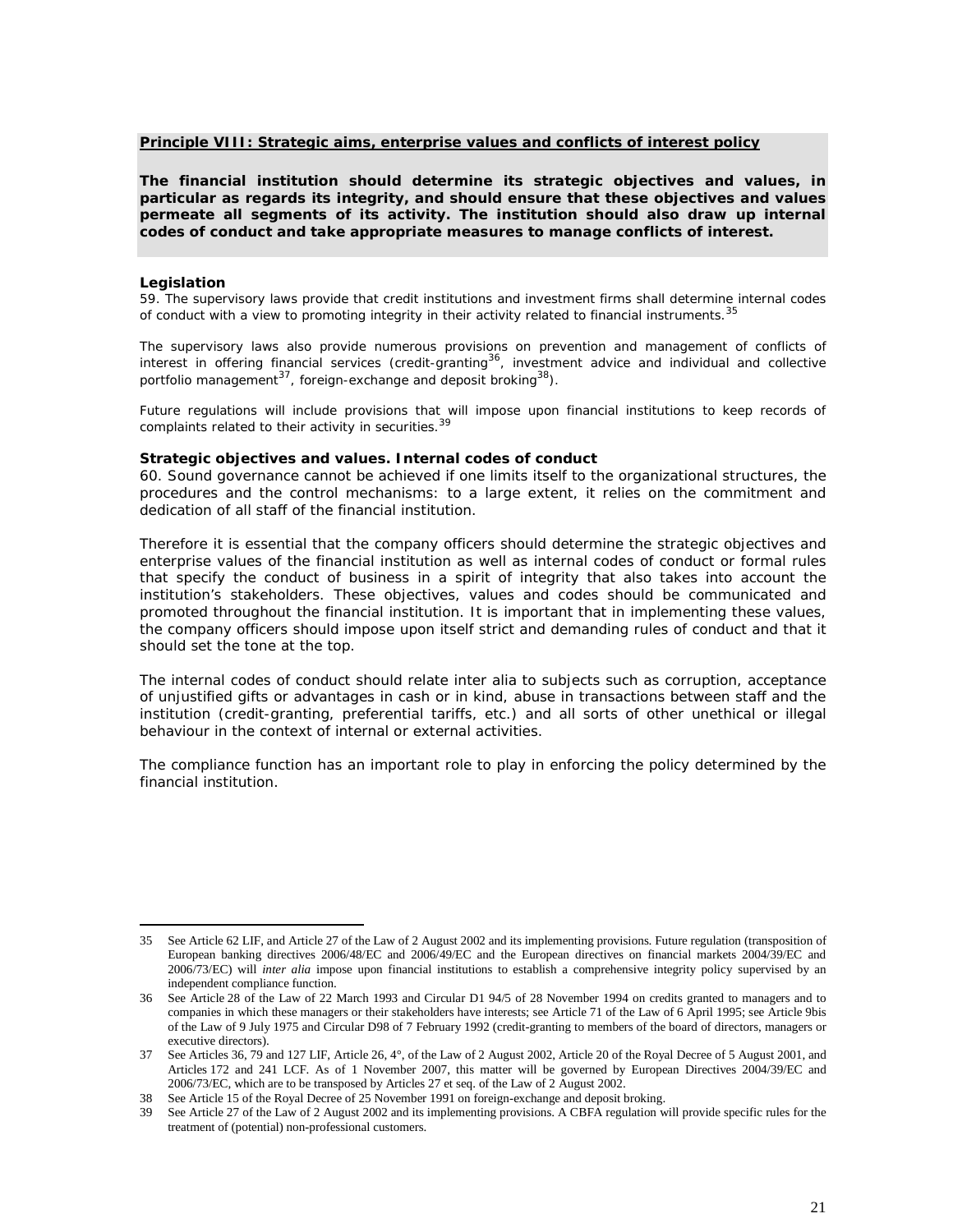# **Conflicts of interest policy**

61. The activity of a financial institution is characterized by the coincidence of many interests, often converging but just as often diverging or in conflict with each other, therefore requiring adequately set rules.

Conflicts of interest can arise in – but are not limited to – the following relationships:

- **•** between shareholders and the financial institution:
- between members of the board of directors and the financial institution (see the rules on personal commercial interests as provided for in the Code on Companies);
- between staff and the financial institution and, as a result, the customers of the financial institution;
- between the financial institution and its customers, as a result of the commercial model and/or the various services and activities provided by the financial institution;
- between various customers;
- between the financial institution and its parent company, its subsidiary or other related companies, in the context of intra-group transactions.

62. Without prejudice to the application of the provisions of the Code on Companies or other specific applicable regulations (investment services; market abuse), the financial institution should determine a comprehensive policy, including organizational and administrative provisions (among others records on the enforcement of said policy) as well as adequate procedures, in order to identify and prevent conflicts of interest or, where this is reasonably impossible, to manage them in a manner that does not prejudice the interests of customers, and to provide customers with appropriate information in this respect.

63. The appropriate ways of managing conflicts of interest differ according to the nature, size and complexity of the financial institution's activities. Thus a financial institution can:

- put in place information barriers or physically separate certain departments;
- entrust conflicting activities within the chain of transactions or of services to different persons;
- x entrust supervisory and reporting responsibilities relating to conflicting activities to different persons;
- within conflicting activities, avoid any direct link between the remuneration of the relevant persons and the revenues generated by the activity;
- avoid any situation where people who are active within or without the financial institution and have conflicting interests are inappropriately influential with regard to an activity of the financial institution;
- limit the external activities of relevant people.

64. It is a good practice to inform interested stakeholders of the general nature and sources of conflicts of interest and of the policy determined by the financial institution to identify, prevent or manage them.

## **Whistleblowing**

65. Compliance with the enterprise's values and with its internal codes of conduct, as well as efficiency in the financial institution's internal controls, are enhanced where channels are provided which enable staff in good faith to express legitimate concerns as regards these values or codes, or behaviours that are unethical or illegal, where this concerns aspects under the financial institution's competence and control.

The financial institution may in this respect establish a policy and procedures that make it possible to submit such complaints directly or indirectly (through a mediator, the compliance department, or the internal audit department) to the company officers (e.g. through the audit committee) without resorting to the normal hierarchical channels. Whistleblowers in good faith should be protected against any direct or indirect disciplinary measure or equivalent decision.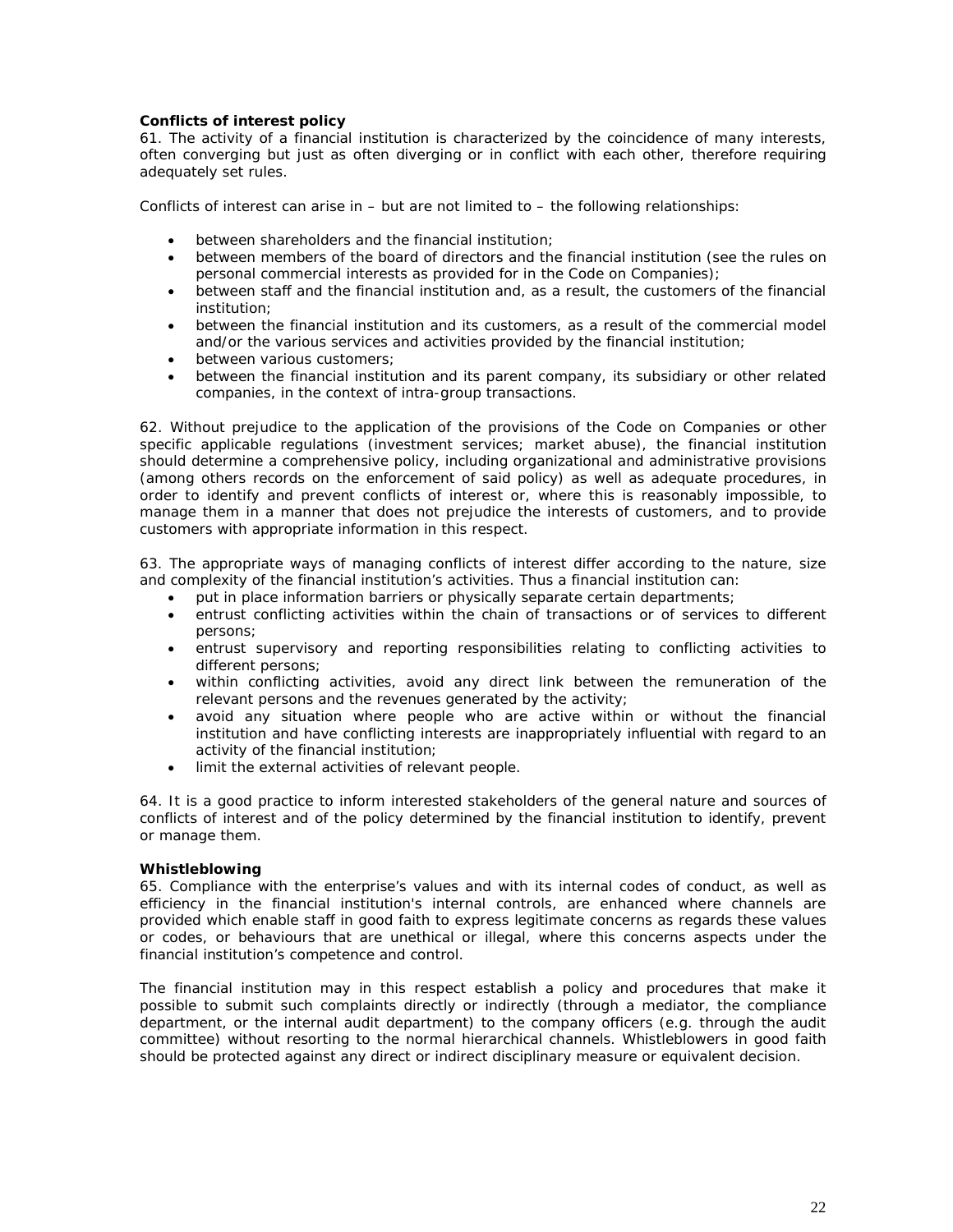The proper operation of the whistleblowing process depends on clear rules and procedures that precisely indicate what the complaints can relate to and specify the various steps and degrees of the procedure. The company officers should see to it that the information communicated by whistleblowers is effectively examined and that the necessary measures are taken to rectify any dysfunction.

66. The rules provided should be in compliance with the legislation on privacy. Financial institutions can usefully resort to the advice of the authorities in charge of these matters in order to assess their own rules on the basis of the applicable provisions.

#### **Treating customers' complaints**

67. The financial institution should set up efficient and transparent procedures for the treatment of customers' complaints. It should keep records of the complaints as well of the manner in which they were treated.

The company officers should periodically be informed of the treatment of customers' complaints.

#### **Principle IX: Know your structure, know your activities**

*Company officers should have a clear understanding both of the institution's operational structure and activities, and of the risks associated with the services and products it offers.*

#### **Legislation**

*68. The supervisory laws provide that financial institutions must have an organization that is appropriate for the activity they plan.4[0](#page-24-0)*

*Financial institutions must know their customers, both in light of their obligation of due diligence[41](#page-24-1) – according to the category to which the investor belongs and the nature of the services provided – and by virtue of the anti-money laundering legislation.<sup>42</sup>*

*The CBFA has addressed a circular to financial institutions to inform them of a list of operations and practices that should typically be considered as "special schemes". The aim of the prohibition on "special schemes" is to prevent financial institutions taking any such action favouring tax evasion on the part of customers as cannot be justified as part of the normal transactions and services carried out by financial institutions.[43](#page-24-2) In addition, the CBFA has invited financial institutions to determine a prevention policy that aims to adopt, in all circumstances, a correct attitude as regards taxes and to abstain from directly or indirectly cooperating with customers calling on a financial institution's services in order to evade their tax obligations.[44](#page-24-3)*

*In the case of insurance companies and pension funds, appointed actuaries issue an opinion on the actuari[al](#page-24-4) techniques applied for tariffs, constitution of technical provisions, reinsurance and product profitability.<sup>45</sup>*

<span id="page-24-0"></span><sup>40</sup> See Article 20 LCI, Article 62 LIF, Article 153 LCF, and Article 14bis LIC. See on group supervision Article 4, § 1, 2°, RDHC, Article 13 RDSS and Article 91quater LIC.

<span id="page-24-1"></span><sup>41</sup> See Articles 26 et seq. of the Law of 2 August 2002 and its implementing decrees.

<sup>42</sup> See the Law of 11 January 1993 on preventing the use of the financial system for the purposes of laundering money and financing terrorism, and the CBFA Regulation of 27 July 2004 as approved by the Royal Decree of 8 October 2004, commented in point 13 of the consolidated version of 12 July 2005 of the CBFA Circular on the obligations of customer due diligence and on preventing the use of the financial system for money-laundering and the financing of terrorism (Circulars PPB 2004/8 and D.250 of 22 November 2004, modified by Circulars PPB 2005/5 and D.258 of 12 July 2005).

<span id="page-24-2"></span><sup>43</sup> See Circulars D1 97/9 of 30 June 1997, D4 97/4 of 18 December 1997 and D207 of 30 November 2001.

<span id="page-24-3"></span><sup>44</sup> See Circular D1 97/10 of 30 December 1997.

<span id="page-24-4"></span><sup>45</sup> See Circulars D133 of 15 March 1995 and D206 of 9 November 2001.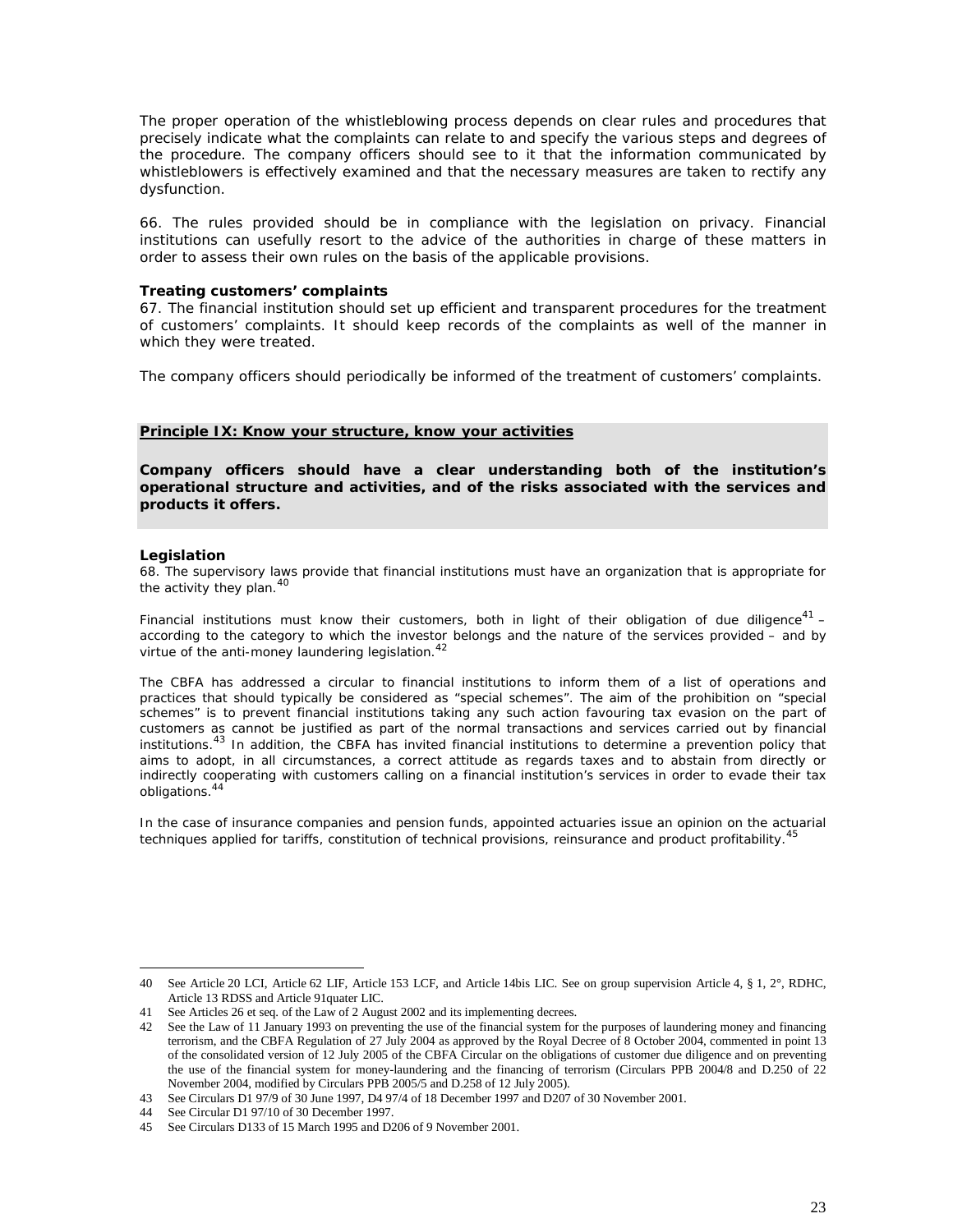#### **Understanding the operational structure**

69. Financial institutions that offer a large variety of financial services and products (banking, insurance, investment products), propose complex services and products and/or develop crossborder activities, should set up adequate structures that make it possible to follow up the risks arising from these activities.

70. The company officers of a financial institution should have a clear understanding of the operational structure of the institution. The key functions should receive all specific information they need to correctly fulfil their respective tasks.

Financial institutions that are part of a group should be able to inform the supervisory authority of the structure of the group they belong to, also as regards the group's governance and control mechanisms that apply to them.

A financial institution that is itself at the top of a group should be able to give information on all of the group's relevant entities, including their possible impact on the group as far as risks are concerned.

## **Offshore centres and complex structures policy**

71. Due to globalization, financial institutions' activities increasingly present a cross-border dimension. The decision to develop activities in specific jurisdictions is dictated by a set of factors and circumstances related to legitimate strategic, commercial or financial objectives. However, activities carried out by a financial institution abroad, *inter alia* in offshore financial centres or jurisdictions devoid of transparency, can lead to financial, legal and/ or reputational risks.

72. In addition, financial institutions increasingly make use of complex service schemes and company structures in their activities (company creation, special-purpose vehicles, trust structures), be it for own account or to propose these schemes and structures to their customers. Pressure on the demand side as well as the share that these services represent in the institution's profits should be weighed against the legal and reputational risks the institution might incur if customers were to misuse such schemes and/or structures for illegal or unethical purposes.

73. The company officers should have a clear understanding of its activities and services. Pursuant to the distribution of tasks as referred to in No. 22, it should determine the policy on using foreign jurisdictions and complex structures for own account or to sell them to customers. The company officers should define the objectives it pursues and should ensure that the activities concerned are in compliance with the applicable legal provisions. Launching activities in foreign jurisdictions and/or setting up or selling new complex structures should be subject to a process of internal approval involving the compliance function and/or actuarial function.

Internal control on these activities is in proportion with their importance and the associated risks. The independent control functions of the financial institution and the statutory auditor should have free access to the information and structures, as required by their respective tasks. They should be kept informed of any significant development in the relevant activities.

74. These activities should be the subject of periodic assessments in light of the policy determined, and of reporting thereon to the company officers.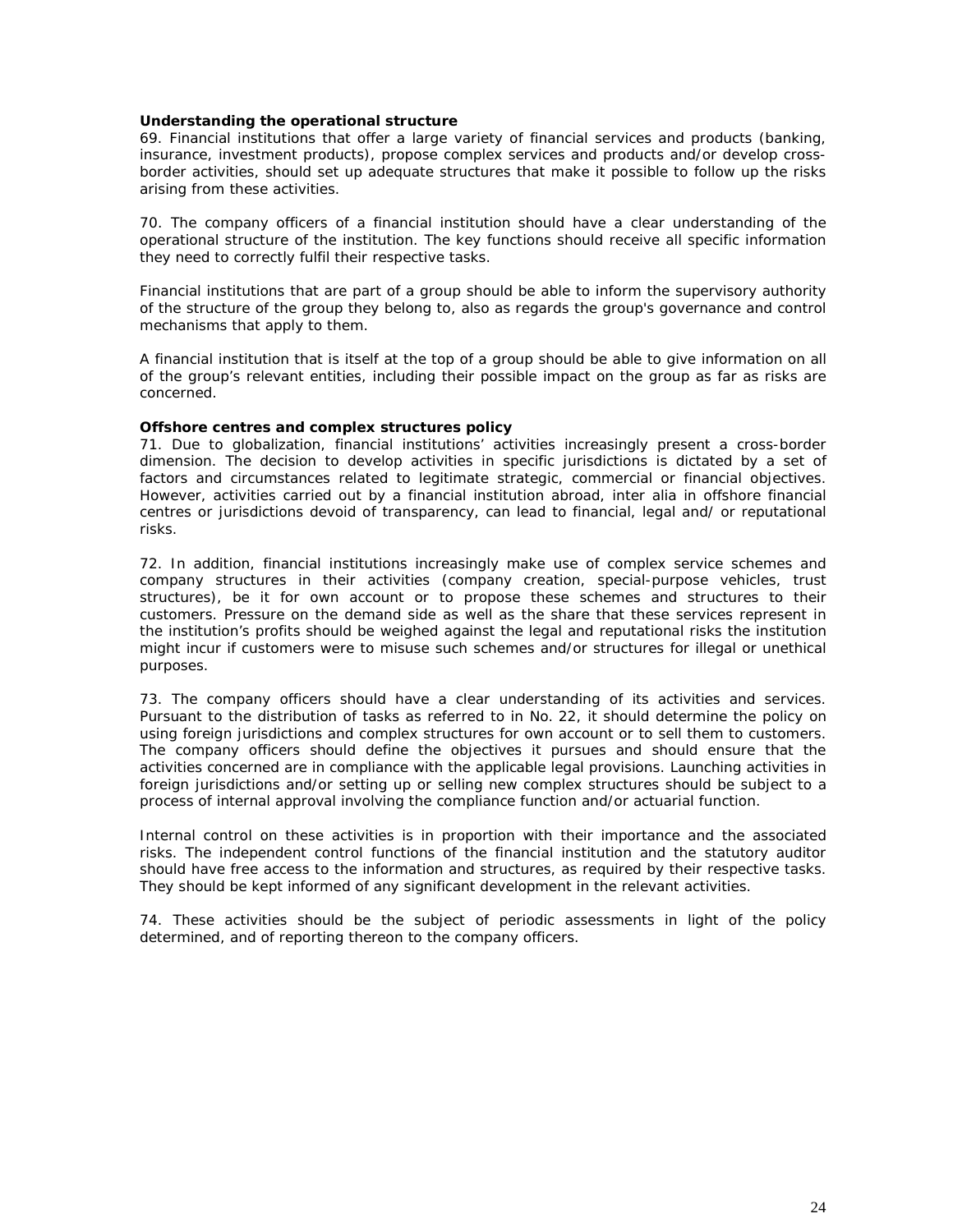## **Principle X: Publicity and disclosure**

*The financial institution should communicate with its stakeholders about the principles it applies with regard to its governance structure.*

#### **Legislation** 75*. See No. 14*

## **Transparency**

76. Publicity and transparency are keystones of sound governance. Public information contributes to market discipline, whether the company is listed or not. Prudential supervision is not a substitute for publicity: shareholders, depositors, investors, insurance policyholders, customers and market players are indeed all important first-line protectors of the integrity and professionalism of the financial institutions with which they are involved. To these stakeholders, public information therefore is an essential tool in assessing the quality of the governance and the soundness of the financial institution.

77. Without prejudice to publication of information by virtue of legal provisions or of recommendations from the codes, the following should be considered as relevant information:

- the shareholders structure and the control structure, as well as the structure of the group if any;
- $\bullet$  the governance structure and the impact of the group dimension if any;
- $\bullet$  the organizational structure and the impact of the group dimension if any;
- the financial institution's objectives and enterprise values and its policy quidelines on conflicts of interest, remuneration structure, etc.

Such information can be publicly disclosed through various media, e.g. the financial institution's own web site or its financial reporting.

The financial institution shall see to it that the information disclosed is in compliance with the rules as described in the governance memorandum (see in this respect Nos 96-99).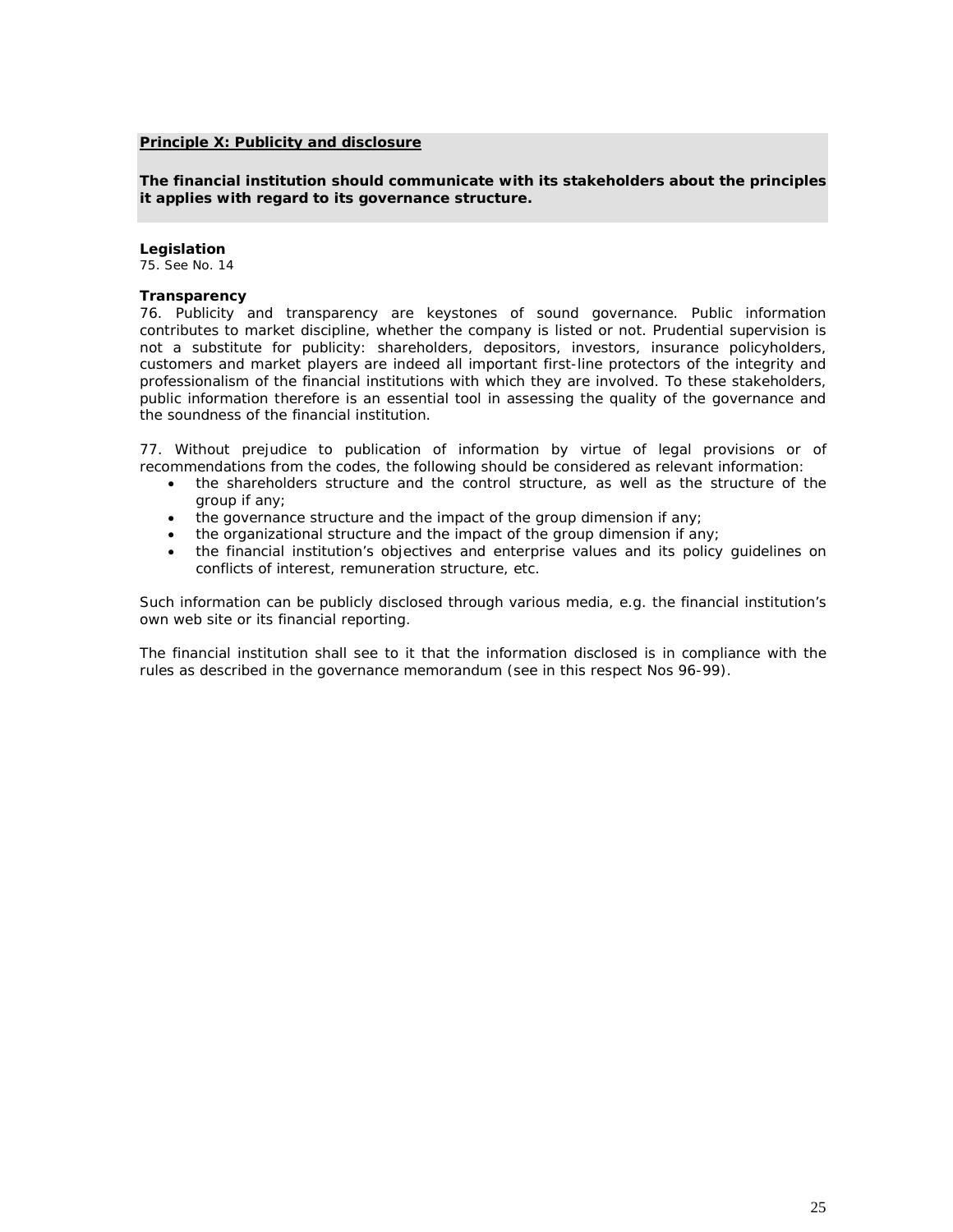## **F. SOUND GOVERNANCE IN A GROUP CONTEXT**

**Individual supervision and group supervision** 78. The principles of sound governance should also be applied where the financial institution is part of a group.

Groups generally tend to efficiently steer and control the business activity of their various entities by relying on a single group strategy and vision that fully exploits possible synergies. This tendency, when carried out within a group composed of regulated undertakings, is not as such incompatible with the interests of stakeholders or the aims of prudential supervision. Indeed, both group supervision and a follow-up of the situation and of the risks on a consolidated basis are essential parts of the supervisory structure.

79. The prudential supervision carried out on the group covers in principle, besides the aspects related to solvency and risk concentration, relevant aspects in relation with sound governance, such as (i) intragroup transactions, (ii) appropriate risk management and internal control procedures, (iii) the qualities required of the shareholders, (iv) a plural leadership, fitness and probity and the qualities required of the senior management, and (v) the statutory auditor's tasks. [46](#page-27-0)

Having said this, the group remains subject to the requirement, on the part of the parent company as well as its subsidiaries, to duly take into account the existence of independent legal persons and the need for the parent company as well as the subsidiaries to have an adequate governance structure.

In addition, the task of any supervisory authority is to ensure protection of depositors, insurance policyholders and investors of the group's regulated entities that are subject to its supervision. In this perspective, the group dimension should not impede appropriate supervision by the supervisory authority and, where applicable, other competent authorities in other jurisdictions.

## **Application of the principles to cross-border groups**

80. Although group supervision as applied to groups whose activity presents an international dimension and whose structure includes entities governed by various jurisdictions is by nature more complex than that of purely national groups, the fundamental principles remain. However, such group supervision requires international consultation and must, in accordance with the provisions of the supervisory laws and/or bilateral or multilateral agreements, duly take into account the different rules and supervisory schemes to which certain entities are subject.

81. In other words, the principles laid down in this circular are applied to parent companies subject to CBFA supervision and to their Belgian regulated subsidiaries. For the purposes of consolidated follow-up of the risks incurred by the group as a whole, the CBFA expects that the mechanisms applied to follow up risks on the scale of the group are also applied to foreign subsidiaries, whether or not they are under prudential supervision. This does not mean that these foreign subsidiaries are subject to the Belgian supervisory rules. Also, group governance and control are without prejudice to the application of any local supervisory rules to which these foreign subsidiaries may be subject.

<span id="page-27-0"></span><sup>46</sup> See Articles 49 and 49bis LCI, Articles 95 and 95bis LIF, Article 189 LCF, Articles 91ter-91octodecies LIC, and the Royal Decrees of 21 November 2005 (supplementary supervision of credit institutions, insurance companies, investment firms and management companies of UCIs in a financial services group), of 22 February 1991 (insurance groups) and of 12 August 1994 (banking groups).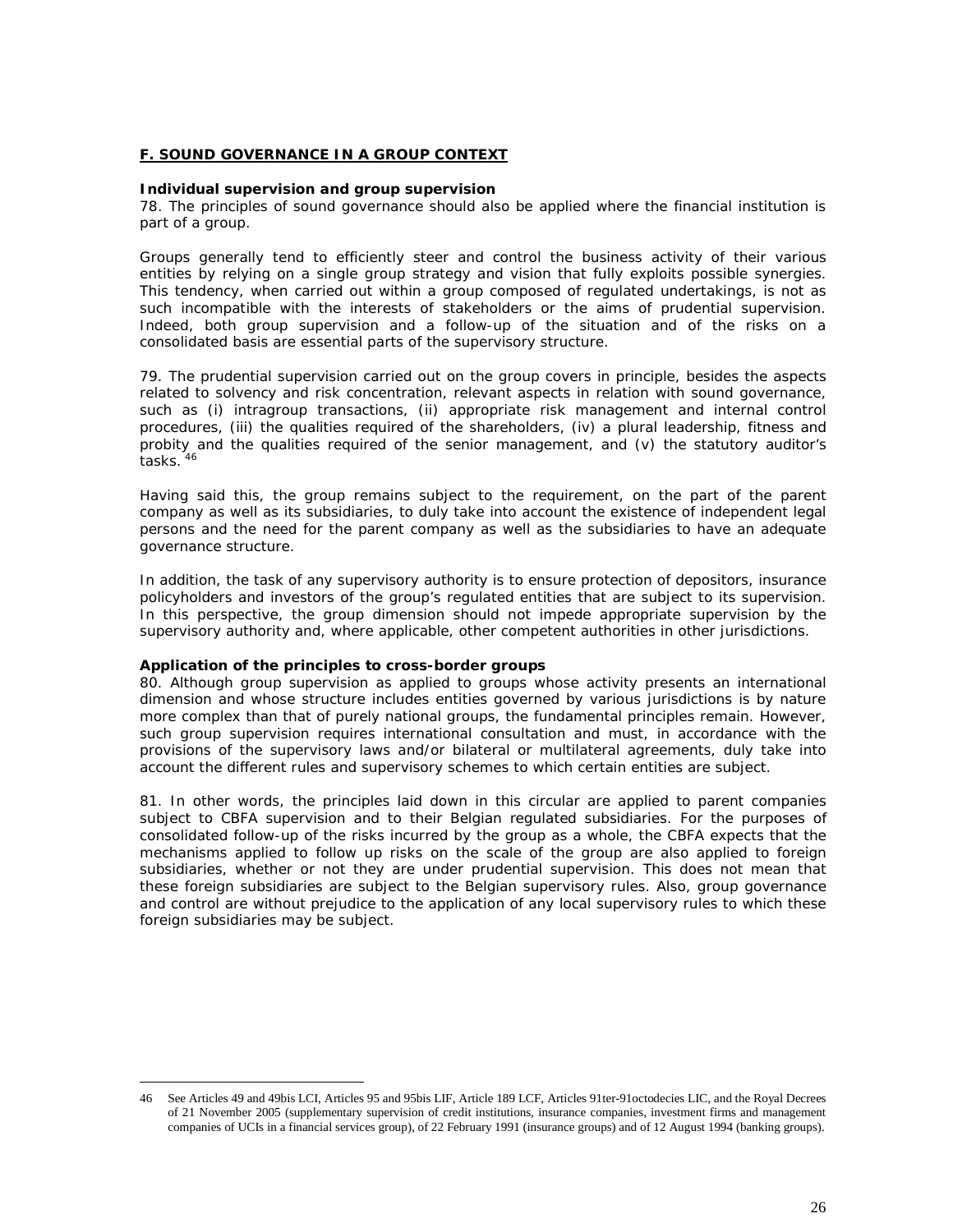82. For regulated subsidiaries established in Belgium of foreign parent companies, the principles apply on a solo basis. The mechanisms applied by the foreign group to the Belgian subsidiary for the group's governance and control can be applied insofar as they are in compliance with the principles provided for in this circular. Additionally, binding Belgian regulations shall fully apply to Belgian regulated undertakings.

## **Core principles**

83. In the prudential assessment of the governance structure of the parent company, of the subsidiary and of the group, the starting point is that the various structures must agree among each other and operate within a transparent and balanced organization focusing on optimal management of the activities of the institutions under prudential supervision and concerned with an adequate follow-up of the risks incurred by both the various institutions and the group as a whole.

In this respect, the CBFA shall take into account the specific features of the group and the institutions that are part of it, such as the nature, size, complexity and risk profile of each of the enterprises concerned, the nature of their stakeholders, and the scope as well as binding character - both from a legal and practical point of view - of the financial solidarity between the entities of the group.

**Distribution of tasks between the parent company and the subsidiary**

84. Although practice may differ from one group to another, it is usually the parent company that determines the general policy and strategy of the group and the entities that compose it, including the governance structure of the subsidiary financial institutions, while the subsidiaries carry out the business activity which has been entrusted to them, in line with the guidelines determined by the parent company.

85. Inasmuch as the parent company can thus, by resorting to the various means available for steering the group, give instructions for the subsidiary to implement, the governing bodies of the subsidiary must ensure that such implementation is in compliance with the rules and obligations imposed upon the subsidiary as an autonomous legal entity and as a regulated institution.

The subsidiary must *inter alia* remain alert to any group level decision or practice that is in breach of: (i) a legal or regulatory provision or prudential rule imposed upon the subsidiary; (ii) any such technical rule or prescription or any such code as governs the activity under prudential supervision; (iii) the sound and prudent management as well as the financial health of the institution; or (iv) the interests of the subsidiary's own stakeholders, the protection of depositors, insurance policyholders or investors and the integrity of the market.

86. In carrying out their tasks within the company, the members of the board of directors of the subsidiary should have the adequate means to preserve the interest of the company, keeping in mind the stakeholders. To this effect, mechanisms should be installed within the group in order to identify in this respect certain group level decisions or practices and bring them to the attention of the governing bodies of the subsidiary and of the parent company.

According to the governance model adopted by the group, these internal mechanisms will for instance rely on a solid supervisory function within the subsidiary's board of directors (e.g. an audit committee), on the presence, within the governing bodies of the subsidiary, of directors who are independent of the parent company, or on the existence of efficient independent control functions within the subsidiary.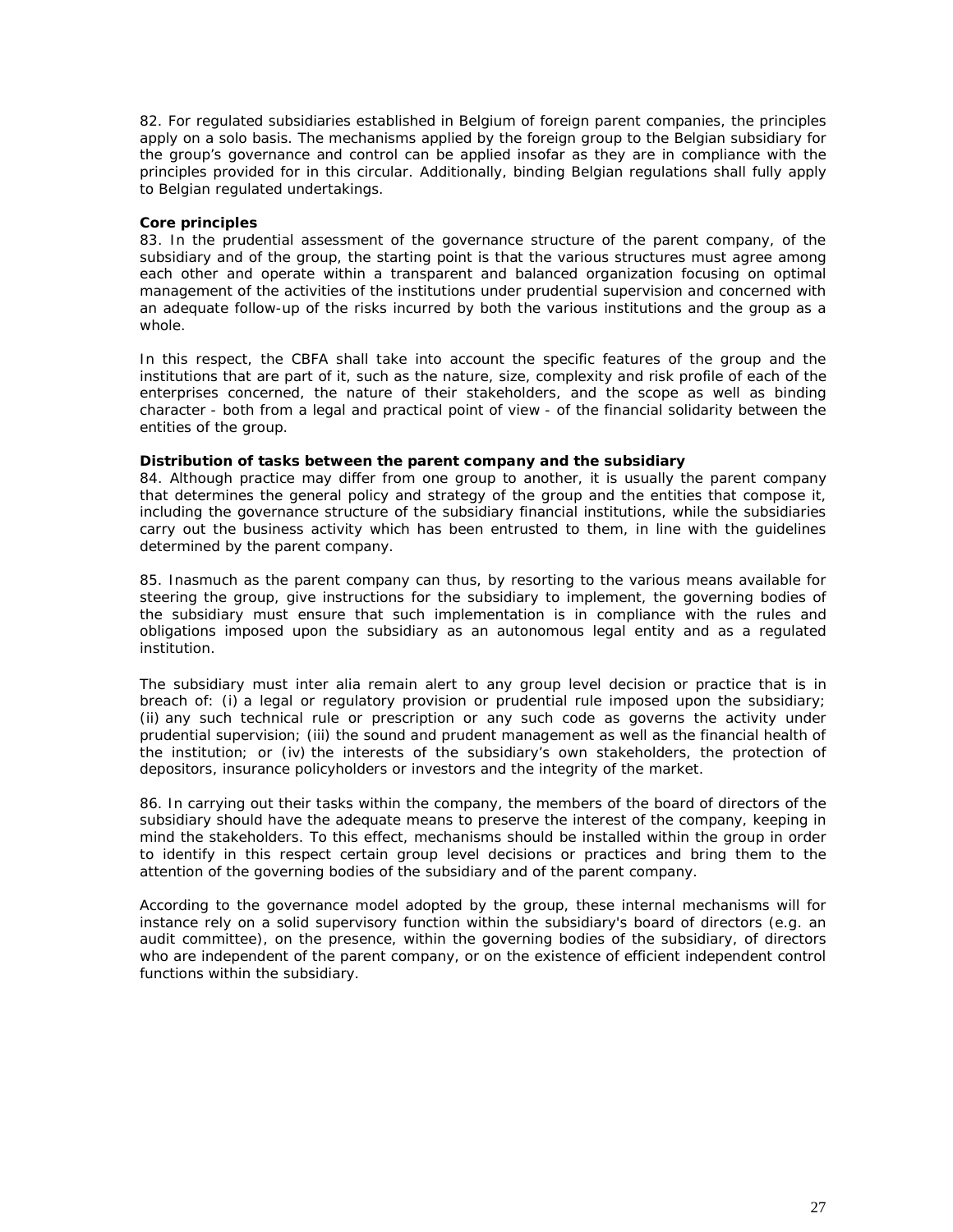#### **Group steering techniques**

87. Matrix management and business line management - meaning that operational powers for regulated subsidiaries' activities are held not at subsidiary level but at the level of the parent company as part of a group steering policy - are often used within a group to improve the manner in which its activities are steered. Group steering is without prejudice to the responsibilities of the governing bodies of the subsidiaries as regards their activities (see No. 29).

88. The persons leading a business line or a centralized support service at group level are assimilated with senior managers if they have a direct and decisive influence on the decisionmaking process within the parent company and/or subsidiaries. They are therefore subject to the criteria on expertise and fitness and probity and can be subject to sanctions<sup>47</sup>.

89. Intragroup outsourcing of operational functions and central management of support services should meet the general rule on outsourcing<sup>[48](#page-29-0)</sup> while taking due account of the group dimension and of the extent to which the outsourcing enterprise controls the service provider or can influence its action. In addition, certain prudential requirements on outsourcing, such as due diligence examination of the service provider, the existence of an exit strategy and the monitoring obligation, should apply proportionately in a group context.

90. Important delegations of power between the entities of the group should be recorded within written agreements and/or SLAs.

91. Finally, it should be noted that the total impact of the group dimension (matrix and business line steering, intragroup outsourcing, centralization of functions) should not take such proportions that the regulated subsidiary will present the characteristics of an empty shell that has become unable to comply with the conditions imposed upon it as regards authorization and pursuit of the business.

**Independent control functions in a group context**

92. From a functional point of view, the independent control functions of a regulated subsidiary can be steered and organized at group level, provided that this organizational model, combined with the functions and activities present in the subsidiaries, extends to all of the subsidiary's activities.

These functions should also be effective at the level of the subsidiaries. This means that within the regulated subsidiary, a person should be appointed as being responsible for each of these functions, that the company officers of the subsidiary should retain the possibility to participate in the steering and should be able to give instructions and receive the relevant reporting on its activities (without prejudice to functional reporting towards the group level).

<sup>47</sup> See under principle VI (Nos 49-50).

<span id="page-29-0"></span><sup>48</sup> See Circulars PPB 2005/5 of 22 June 2005 (credit institutions, investment firms) and PPB 2006/1 CPA of 6 February 2006 (insurance companies) on outsourcing.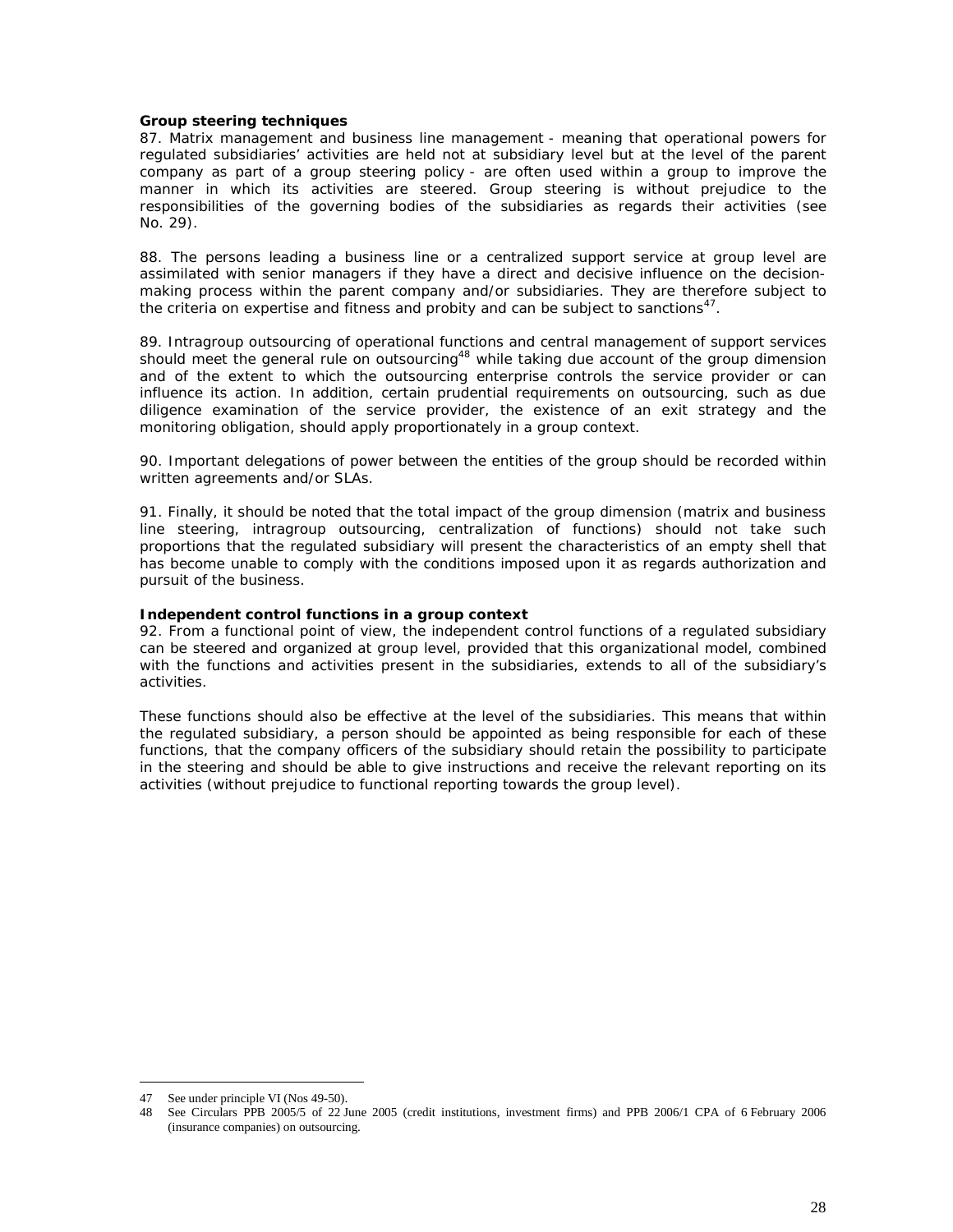Additionally, group level organization should is without prejudice to the obligation imposed upon undertakings under prudential supervision, by virtue of the anti-money laundering regulation, to appoint at company level a person in charge of implementing said regulation.<sup>49</sup>

## **Managing conflicts of interest**

93. Conflicting interests at group level should be identified, prevented or managed. These can be:

- i. conflicts of interest, because of mutually conflicting activities (operations for own account, asset management, corporate finance), which are sufficiently managed at subsidiary level in compliance with the best practices mentioned in Nos 61-63, but can recombine at group level, e.g. at the level of the corporate bodies, of the business lines or of the control functions;
- ii. intragroup transactions and allocation of funds within the group;
- iii. conflicting interests between the parent company and subsidiaries or among the subsidiaries, e.g. as regards the allocation of corporate opportunities;
- iv. group decisions which, for the various *métiers* exercised by the various subsidiaries, have a different impact on the management of their financial position – i.e. their banking, insurance and investment position respectively - e.g. in the field of insurance and investment position respectively - e.g. in the field of investments/divestments, valuation methods, etc.

94. Amounts receivable from related parties should be followed up and treated in accordance with the relevant policy; such follow-up and treatment should be reported appropriately to the corporate bodies of the financial institution and of the group.

## **Plurality of functions**

95. With a view to maintaining the necessary checks and balances within the group, concrete allocation of mandates in the corporate bodies, of key posts and of matrix or business line responsibilities should duly take into account any plurality of functions. The proposed separation of functions or of conflicting interests should not turn out to be neutralized in practice by a single person holding a plurality of functions within the group.

## **G. GOVERNANCE MEMORANDUM**

## **Governance memorandum at company level**

96. It should be reminded that the financial institution is responsible for setting up and maintaining an appropriate governance structure in light of the nature, size, complexity and risk profile of its activity, and for assessing the structure in light of this circular.

Each financial institution should describe and document its shareholders structure and that of its group, its policy as regards composition of the governing bodies, its governance structure and its integrity policy, in a governance memorandum<sup>50</sup>[.](#page-30-0) Where the financial institution is part of a group subject to supervision by the CBFA, the memorandum drawn up at the level of the financial institution can be part of the group's memorandum (see No. 99).

<sup>49</sup> See the Law of 11 January 1993 on preventing the use of the financial system for the purposes of laundering money and financing terrorism, and the CBFA Regulation of 27 July 2004 as approved by the Royal Decree of 8 October 2004 and as commented in point 13 of the consolidated version of 12 July 2005 of the CBFA Circular on the obligations of customer due diligence and on preventing the use of the financial system for money-laundering and the financing of terrorism (Circulars PPB 2004/8 and D.250 of 22 November 2004, as modified by Circulars PPB 2005/5 and D.258 of 12 July 2005).

<span id="page-30-0"></span><sup>50</sup> See the enclosed governance memorandum outline.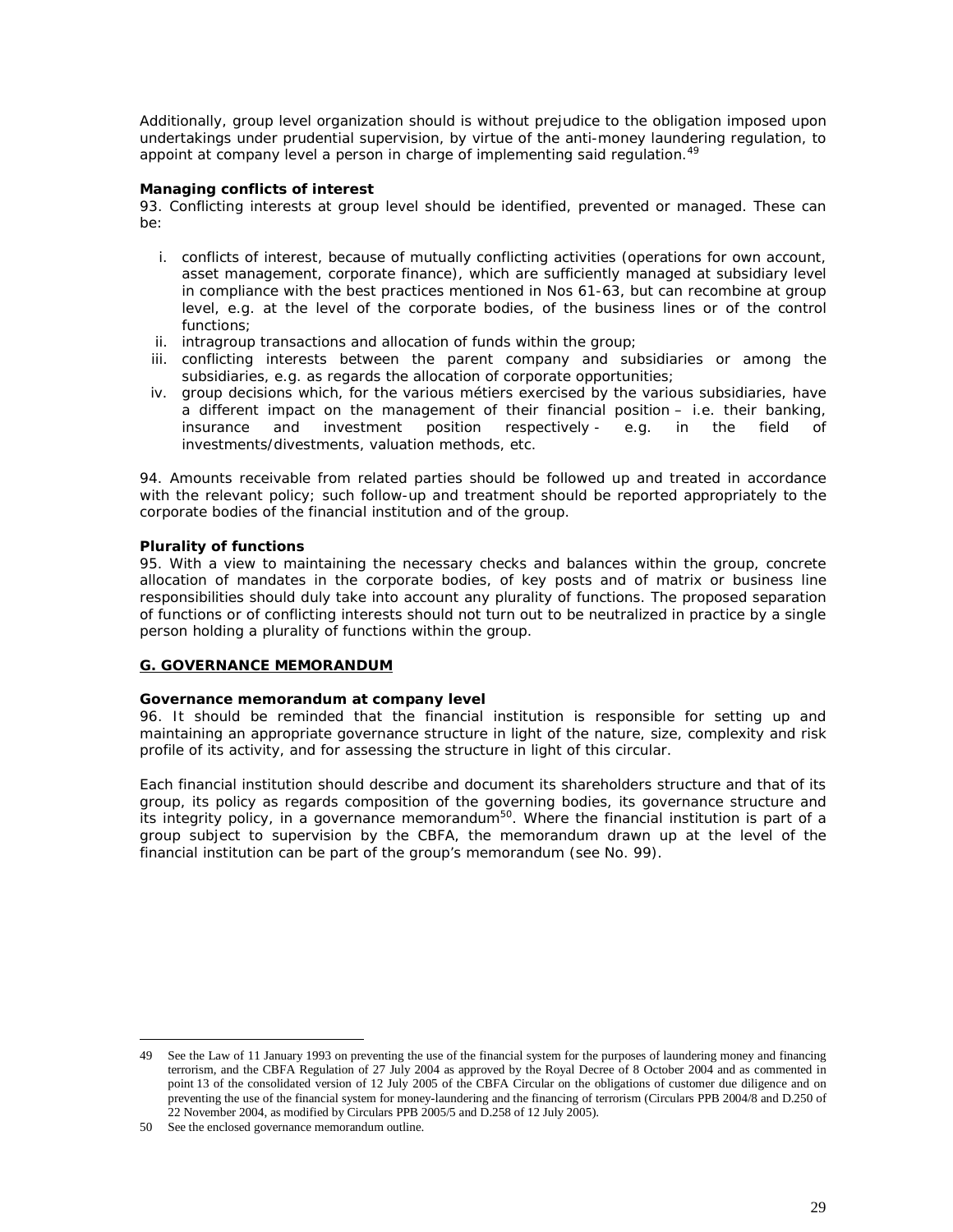97. The financial institution's lead management, i.e. the board of directors in consultation with a management committee, should approve the governance memorandum. Where the financial institution's governance memorandum is integrated into a group memorandum, the company officers of each financial institution subject to supervision by the CBFA to which the memorandum applies should approve said memorandum.

The governance memorandum is a prudential document that is an integral part of the supervision/authorization dossier of the financial institution with the CBFA and, as such, is confidential.

98. The memorandum should be adapted each time that significant changes with an impact on the governance structure and organization of the financial institution take place, and should be assessed at least once a year by the lead management.

# **Governance memorandum of the group**

99. Besides any aspect of relevance with respect to the subsidiaries belonging to the group, the group memorandum should cover the situation of the parent holding company and of the group as such, *inter alia*:

- i. a description of the objectives and interests of the group as regards the fields of activity and the interests of the subsidiaries;
- ii. the determination of the group steering and of the organization of the supervision of the subsidiaries by the group;
- iii. the concrete allocation of responsibilities between the parent company and the subsidiaries, *inter alia* as regards the determination of the subsidiaries' own responsibilities;
- iv. the organization chart, including all corporate bodies and/or persons with a responsibility in the policy and strategy, the operational management of the group and its entities, as concerns the business lines and centralized services and all prudentially relevant functions within the parent company and the subsidiaries (internal audit, compliance, risk management, appointed actuary, accounting, etc.);
- v. the policy and rules taken into consideration by the group as regards intragroup outsourcing, management of conflicting interests, etc., as described above.

## **Assessment by the CBFA**

100. The memorandum and any significant changes thereto should be communicated to the CBFA.

Following a dialogue with a financial institution, the CBFA shall assess the memorandum in light of the principals provided by this circular, including any binding provisions of the financial institution's authorization and any prudential conditions to which its business pursuit is subject.

Should the financial institution's governance structure prove deficient, the CBFA shall use its powers as determined by the supervisory laws to bring the financial institution to set up an adequate organization.

❖